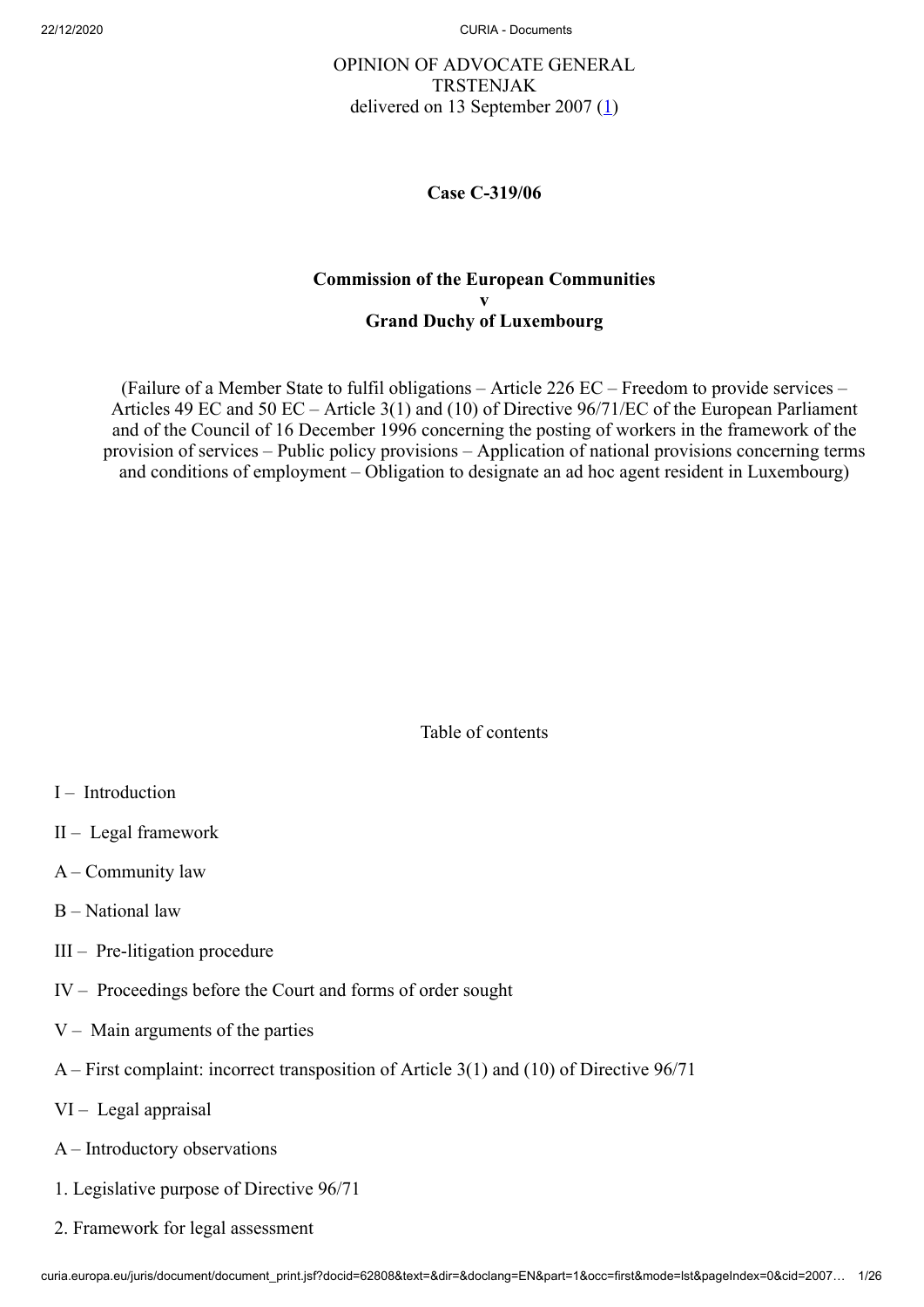B – Examination of the complaints

1. The concept of public policy contained in Article 3(10) of Directive 96/71

2. The provisions of points (1), (2), (8) and (11) of Article 1(1) of the Law of 20 December 2002

- VII Costs
- VIII Conclusion

# **I – Introduction**

1. The present case is a Treaty infringement action under Article 226 EC whereby the Commission of the European Communities seeks a declaration from the Court that, by reason of the requirements that it imposes on undertakings established in another Member State and which post workers to Luxembourg for the purpose of the provision of services, the Grand Duchy of Luxembourg has failed to fulfil its obligations under Article 3(1) and (10) of Directive 96/71/EC of the European Parliament and of the Council of 16 December 1996 concerning the posting of workers in the framework of the provision of services [\(2](#page-17-1)) ('Directive 96/71' or 'the Directive') and Articles 49 EC and 50 EC.

# <span id="page-1-0"></span>**II – Legal framework**

A – *Community law*

2. The first paragraph of Article 49 EC provides that restrictions on freedom to provide services within the Community are to be prohibited in respect of nationals of Member States who are established in a State of the Community other than that of the person for whom the services are intended.

3. The first paragraph of Article 50 EC defines as 'services' services that are normally provided for remuneration, in so far as they are not governed by the provisions relating, in particular, to freedom of movement for capital and persons. Under the last paragraph of Article 50 EC, the person providing a service may, in order to do so, temporarily pursue his activity in the State where the service is provided, under the same conditions as are imposed by that State on its own nationals.

4. Under the heading 'Terms and conditions of employment', Article 3(1) and (10) of Directive 96/71 provides as follows:

'1. Member States shall ensure that, whatever the law applicable to the employment relationship, the undertakings referred to in Article 1(1) guarantee workers posted to their territory the terms and conditions of employment covering the following matters which, in the Member State where the work is carried out, are laid down:

- by law, regulation or administrative provision, and/or
- by collective agreements or arbitration awards which have been declared universally applicable within the meaning of paragraph 8, in so far as they concern the activities referred to in the Annex:
	- (a) maximum work periods and minimum rest periods;
	- (b) minimum paid annual holidays;
	- (c) the minimum rates of pay, including overtime rates; this point does not apply to supplementary occupational retirement pension schemes;
	- (d) the conditions of hiring-out of workers, in particular the supply of workers by temporary employment undertakings;
	- (e) health, safety and hygiene at work;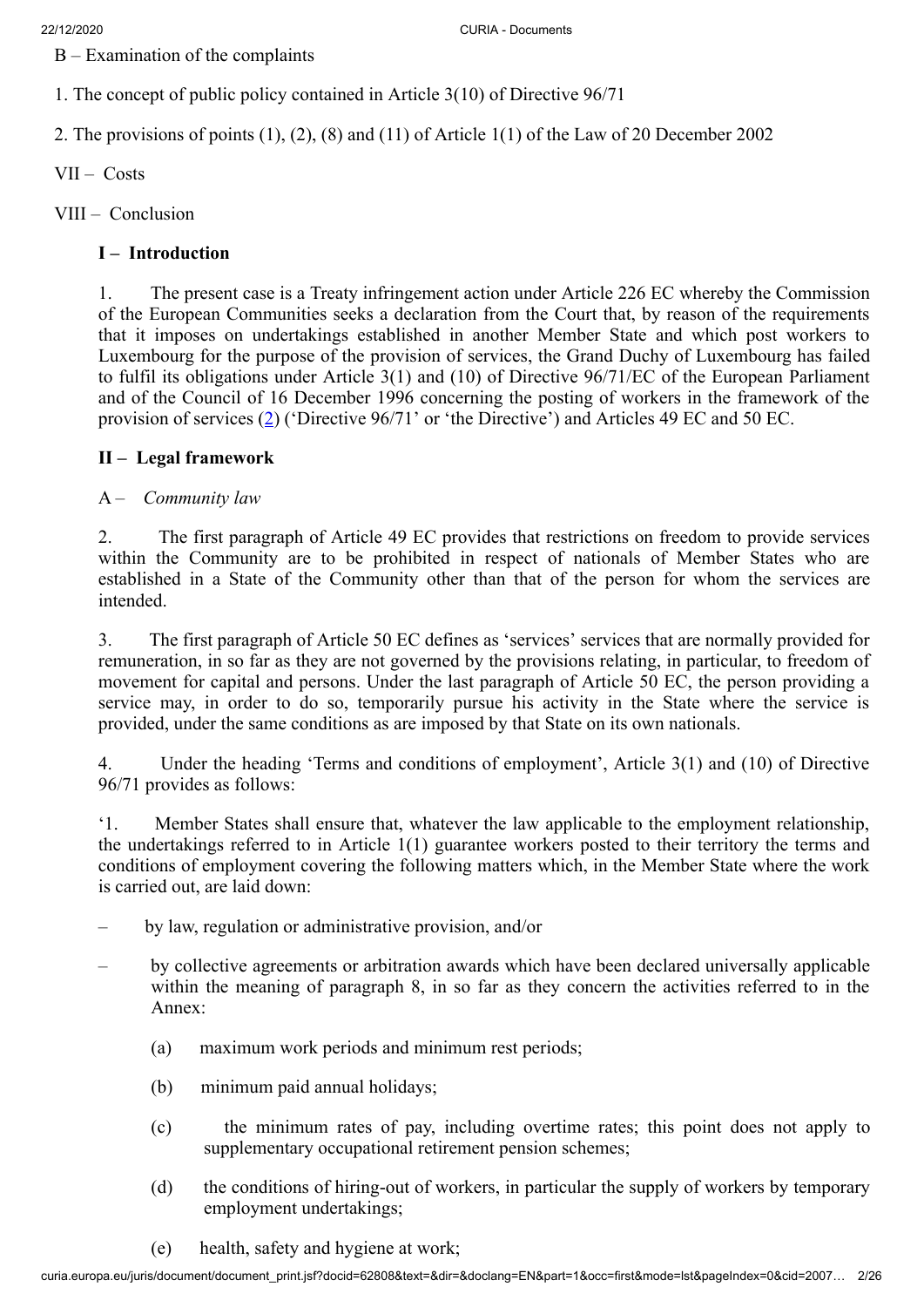- (f) protective measures with regard to the terms and conditions of employment of pregnant women or women who have recently given birth, of children and of young people;
- (g) equality of treatment between men and women and other provisions on nondiscrimination.

For the purposes of this Directive, the concept of minimum rates of pay referred to in paragraph 1(c) is defined by the national law and/or practice of the Member State to whose territory the worker is posted.

…

10. This Directive shall not preclude the application by Member States, in compliance with the Treaty, to national undertakings and to the undertakings of other States, on a basis of equality of treatment, of:

- terms and conditions of employment on matters other than those referred to in the first subparagraph of paragraph 1 in the case of public policy provisions,
- terms and conditions of employment laid down in the collective agreements or arbitration awards within the meaning of paragraph 8 and concerning activities other than those referred to in the Annex.'

5. At the time of the Directive's adoption, a declaration was recorded (Declaration No 10) in which it was stated that 'the expression "public policy provisions" should be construed as covering those mandatory rules from which there can be no derogation and which, by their nature and objective, meet the imperative requirements of the public interest. These may include, in particular, the prohibition of forced labour or the involvement of public authorities in monitoring compliance with legislation on working conditions.' [\(3](#page-17-2))

# <span id="page-2-0"></span>B – *National law*

<span id="page-2-1"></span>6. Article 1 of the Luxembourg Law of 20 December 2002 on the transposition of Directive 96/71 and on the monitoring of the implementation of labour law ('Law of 20 December 2002') [\(4](#page-17-3)) provides:

'(1) All the laws, regulations and administrative provisions and those resulting from collective agreements which have been declared universally applicable or an arbitration decision with a scope similar to that of universally applicable collective agreements which concern the following matters:

- 1. the written contract of employment or the document established pursuant to [Council] Directive 91/533/EEC of 14 October 1991 on an employer's obligation to inform employees of the conditions applicable to the contract or employment relationship (OJ 1991 L 288, p. 32);
- 2. the minimum rates of pay and automatic adjustment to reflect changes in the cost of living;
- 3. working time and weekly rest periods;
- 4. paid leave;
- 5. annual closure periods;
- 6. public holidays;
- 7. the rules on temporary work and the loan of workers;
- 8. the rules on part-time and fixed-term work;
- 9. the protective measures applicable to the terms and conditions of employment of children and of young people and of pregnant women or women who have recently given birth;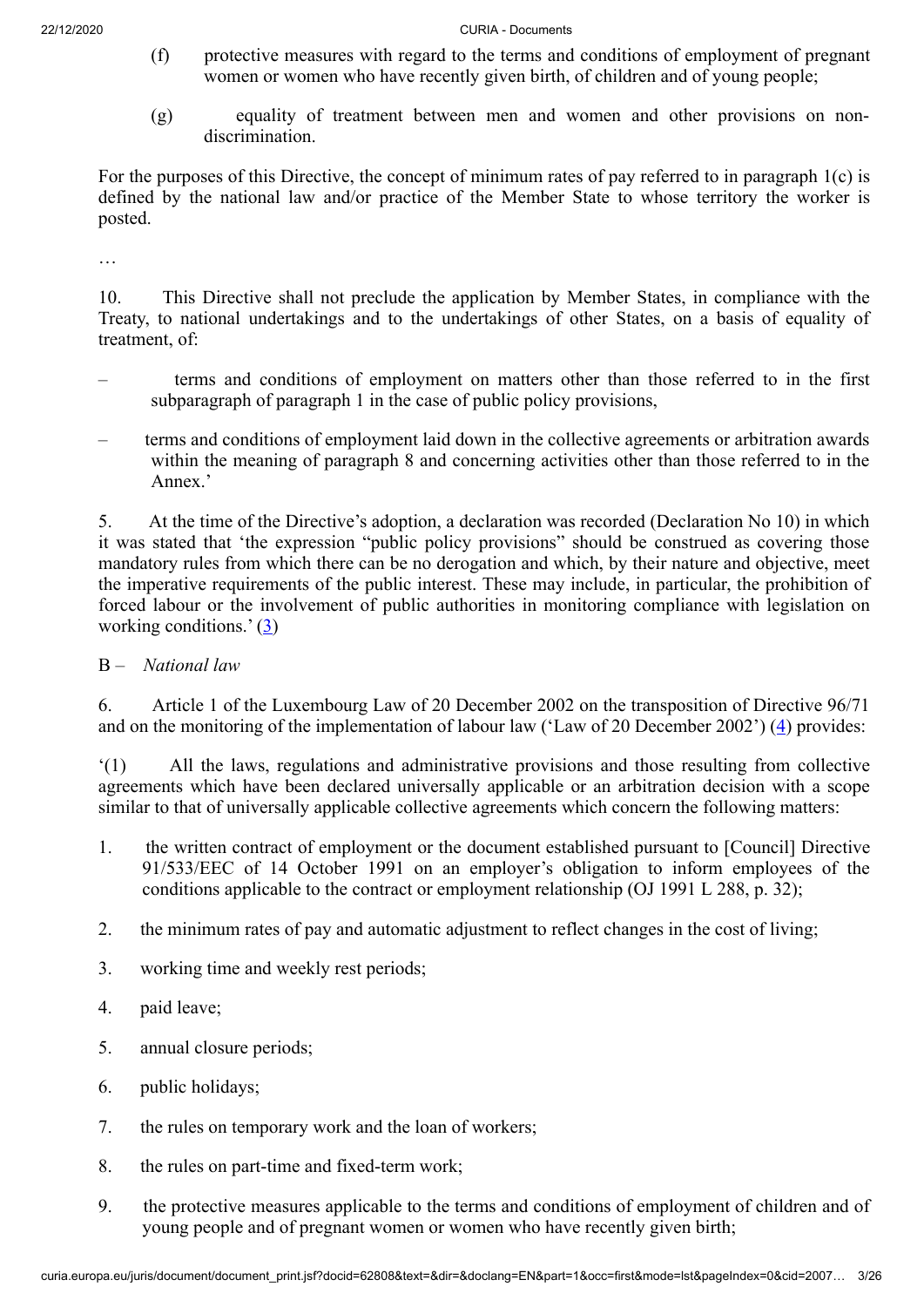- 10. non-discrimination;
- 11. collective labour agreements;
- 12. enforced inactivity in accordance with the legislation on bad weather or technical layoffs;
- 13. clandestine or illegal work, including the provisions on work permits for workers who are not nationals of a Member State of the European Economic Area;
- 14. the safety and health of workers in the workplace in general and, in particular, the accident prevention rules of the Association d'assurance contre les accidents (Accident Insurance Association) issued in accordance with Article 154 of the Social Security Code and the minimum requirements concerning safety and health laid down by Grand-Ducal Regulation, adopted following the mandatory opinion of the Conseil d'État and with the approval of the Conference of the Presidents of the Chamber of Deputies on the basis of Article 14 of the amended Law of 17 June 1994 on the safety and health of workers in the workplace,

shall constitute mandatory provisions falling under national public policy as regards, in particular, collective labour agreements or contracts in accordance with the Law of 27 March 1986 approving the Convention of Rome of 19 June 1980 on the law applicable to contractual obligations and are as such applicable to all workers performing an activity in the territory of the Grand Duchy of Luxembourg, including those temporarily posted to Luxembourg, regardless of the duration or purpose of the posting.

(2) The provisions of paragraph 1 of this article shall apply to all workers irrespective of their nationality in the service of any undertaking, regardless of its nationality or the location of its registered or head office.'

7. Article 2 of the same Law provides as follows:

'(1) The provisions of Article 1 of this law shall also apply to undertakings, with the exception of merchant shipping crew, which in the framework of the transnational provision of services post workers to the territory of the Grand Duchy of Luxembourg.

(2) "Posting", for the purposes of paragraph 1 above, shall mean, in particular, the following operations performed by the undertakings concerned, provided there is an employment relationship between the undertaking making the posting and the worker during the period of posting:

- 1. the posting of a worker to the territory of the Grand Duchy of Luxembourg, even for a short or predetermined period for and under the direction of undertakings such as those referred to in paragraph 1 of this article, under a contract concluded between the undertaking making the posting and the party for whom the services are intended, established or operating in Luxembourg;
- 2. the posting of a worker to the territory of the Grand Duchy of Luxembourg, even for a short or a predetermined period, to an establishment belonging to the undertaking making the posting or to an undertaking belonging to the same group as the undertaking making the posting;
- 3. without prejudice to the application of the Law of 19 May 1994 regulating temporary work and the temporary loan of manpower, the posting of a worker by a temporary employment undertaking, or under a loan of manpower, even for a short or a predetermined period, to a user undertaking established or operating on the territory of the Grand Duchy of Luxembourg.

(3) A posted worker shall be taken to mean any employee habitually working abroad and who for a limited period performs his work in the territory of the Grand Duchy of Luxembourg.

(4) The meaning of the term "employment relationship" shall be determined in accordance with Luxembourg law.'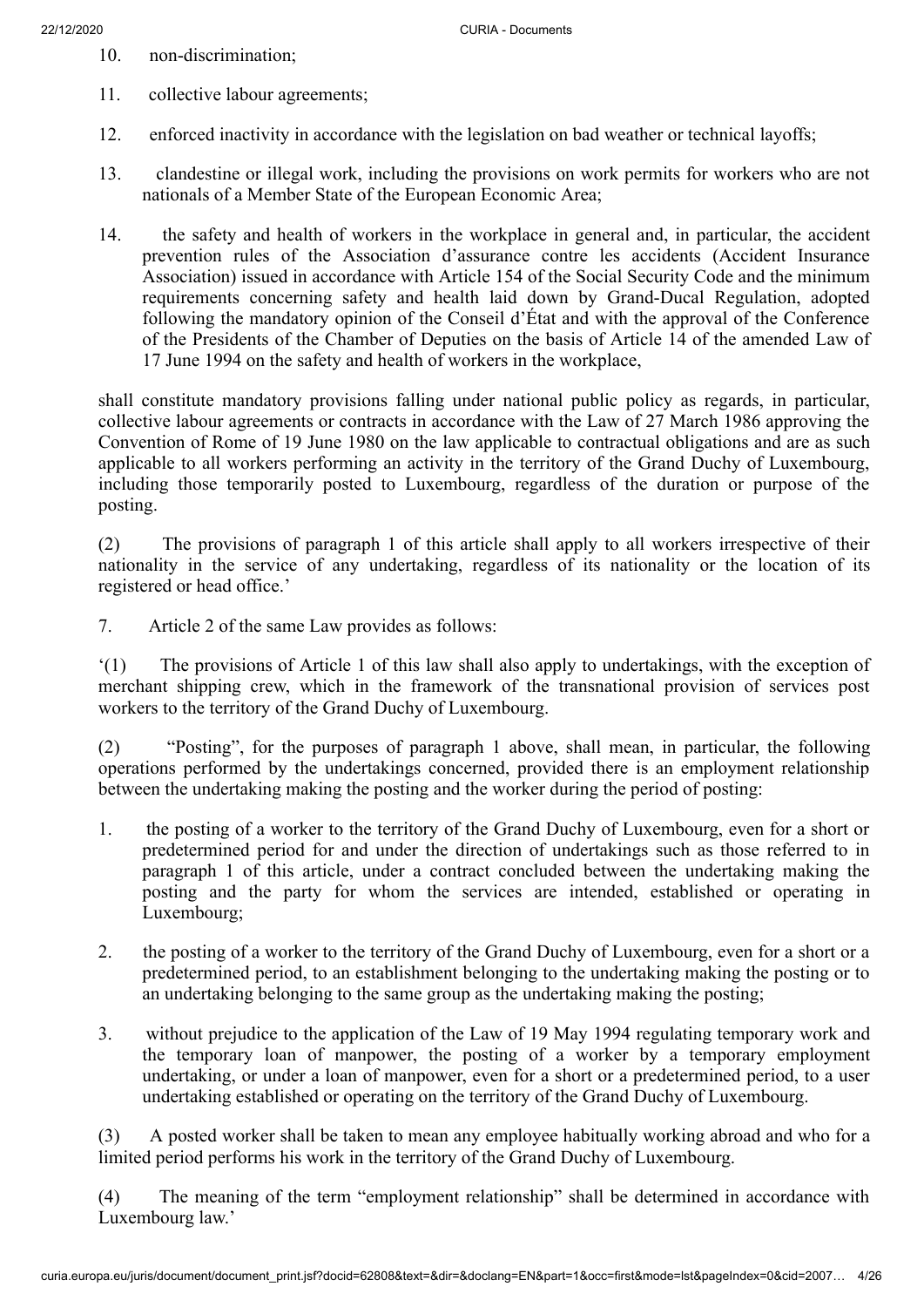8. Article 7 of the Law of 20 December 2002 provides:

'(1) For the purposes of the application of this law, an undertaking, even if its seat is outside the territory of the Grand Duchy of Luxembourg or it habitually operates outside Luxembourg territory, which has one or more workers exercising an activity in Luxembourg, including those temporarily posted to Luxembourg in accordance with Articles 1 and 2 of this law, must, prior to the commencement of the work, make available to the Inspection du travail et des mines (Labour and Mines Inspectorate) on demand and within as short a period as possible the basic information necessary for monitoring purposes, including, in particular:

- the surname, first name, place and date of birth, marital status, nationality and occupation of each worker;
- the specific designation of the workers;
- the capacity in which they are engaged by the undertaking and the occupation to which they are regularly assigned in it;
- the domicile and, where appropriate, the habitual residence of the workers;
- residence and work permits, if necessary;
- the place or places of work in Luxembourg and the duration of the work;
- a copy of form  $E$  101 or, where appropriate, precise information concerning the social security institutions providing cover for the workers during their stay on Luxembourg territory;
- a copy of the contract of employment or document produced by reason of Directive 91/533/EEC of 14 October 1991 on an employer's obligation to inform employees of the conditions applicable to the contract or employment relationship.
- (2) A Grand-Ducal Regulation may give further details in respect of the application of this article.'
- 9. Article 8 of the Law provides as follows:

'Any undertaking established and having its registered office abroad or having no fixed establishment in Luxembourg within the meaning of the tax law, one or more of whose workers carry out work in whatsoever capacity in Luxembourg, shall be required to retain in Luxembourg with an ad hoc agent resident there the documents necessary for monitoring its compliance with the obligations arising in application of this law and, in particular, of Article 7 above.

Those documents shall be produced to the Labour and Mines Inspectorate on demand and within as short a period as possible. The Labour and Mines Inspectorate must be informed in advance, by registered letter, with proof of receipt, sent by the undertaking or the representative referred to in the previous paragraph, at the very latest prior to the employment activities envisaged, of the exact location of the documents deposited.'

# **III – Pre-litigation procedure**

10. By letter of formal notice of 1 April 2004, the Commission drew the attention of the Luxembourg Government to certain inconsistencies in the transposition of Directive 96/71 by means of the Law of 20 December 2002. With regard to a possible infringement of Directive 96/71 and Articles 49 EC and 50 EC, the Commission raised the following complaints:

– the Law of 20 December 2002 obliges undertakings established in a different Member State and which post workers to Luxembourg for the purpose of the provision of services to comply with terms and conditions of employment going beyond those required by Article 3(1) and (10) of Directive 96/71;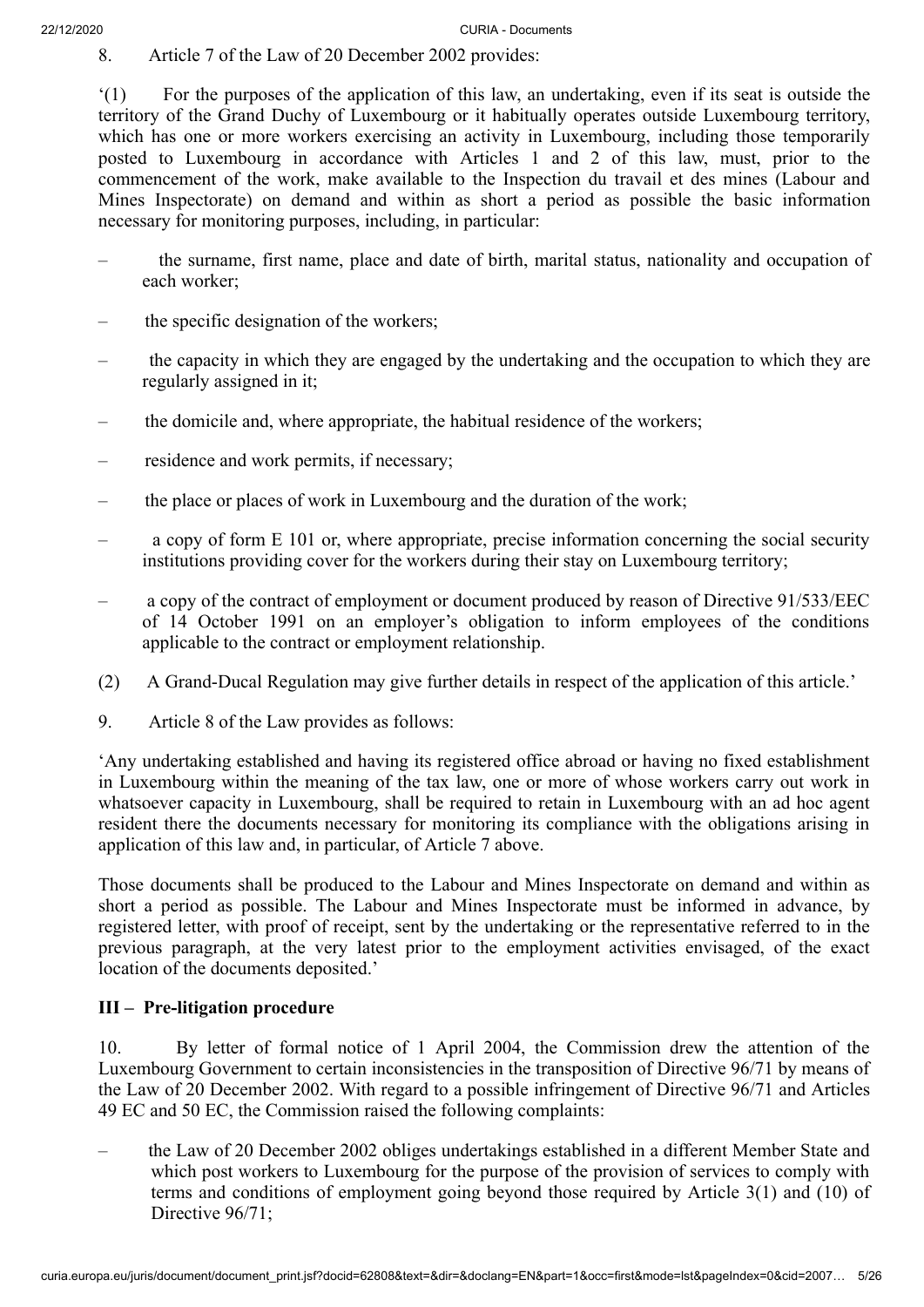- the Law of 20 December 2002 constitutes incomplete transposition of Directive 96/71 inasmuch as national law restricts the concept of 'minimum rest periods' to the weekly rest period and excludes other rest periods such as the daily rest period or rest breaks;
- Article 7 of the Law of 20 December 2002, which imposes an obligation on undertakings whose workers perform an activity in Luxembourg on a permanent or temporary basis to provide to the Inspection du travail et des mines 'prior to the commencement of work', 'on demand' and 'within as short a period as possible' the basic information necessary for monitoring purposes, lacks the necessary clarity to ensure legal certainty;
- Article 8 of the Law of 20 December 2002 restricts freedom to provide services by requiring those undertakings to designate an ad hoc agent resident in Luxembourg whose task it is to keep the documents necessary for monitoring the obligations incumbent on the undertaking.

11. In its letter of reply of 30 August 2004 the Luxembourg Government argued that the legislative provisions contested by the Commission concerning the applicability of terms and conditions of employment constituted public policy provisions within the meaning of Article 3(10) of Directive 96/71.

12. In respect of the second complaint the Luxembourg Government acknowledged the incomplete transposition of Directive 96/71.

13. As regards the Commission's third and fourth complaints, the Luxembourg Government considered the provisions in Article 7 of the Law of 20 December 2002 compatible with Community law, because the obligation to designate an ad hoc agent resident in Luxembourg whose task it is to store the documents necessary for monitoring the obligations incumbent on those undertakings neither requires prior notification nor constitutes a discriminatory obligation. Rather, they constitute measures without which the competent national authorities would be unable to exercise their monitoring role.

14. The Commission was not satisfied by that reply and accordingly decided to send the Luxembourg Government a reasoned opinion of 18 October 2005 in which it claimed that:

- by declaring points (1), (2), (8) and (11) of Article 1(1) of the Law of 20 December 2002 to be mandatory provisions falling under national public policy;
- by failing fully to transpose Article 3(1)(a) of Directive 96/71 in point (3) of Article 1(1) of that Law;
- by setting out, in Article 7(1) of that Law, conditions which are not sufficiently clear to ensure legal certainty;
- by requiring, in Article 8 of that Law, that documents necessary for monitoring purposes be kept in Luxembourg by an ad hoc agent resident there,
- the Grand Duchy of Luxembourg had failed to fulfil its obligations under Article 3(1) and (10) of Directive 96/71 and Articles 49 EC and 50 EC.

15. The Commission called upon the Grand Duchy of Luxembourg to adopt the measures necessary to comply with the reasoned opinion within two months of its notification.

16. By letter of 22 December 2005, the Luxembourg Government requested an extension to that time-limit in order to set out its position. However, no reply to the reasoned opinion was received. The Commission accordingly commenced proceedings.

# **IV – Proceedings before the Court and forms of order sought**

17. In its application which was lodged with the Court Registry on 20 July 2006 the Commission asks the Court to hold that: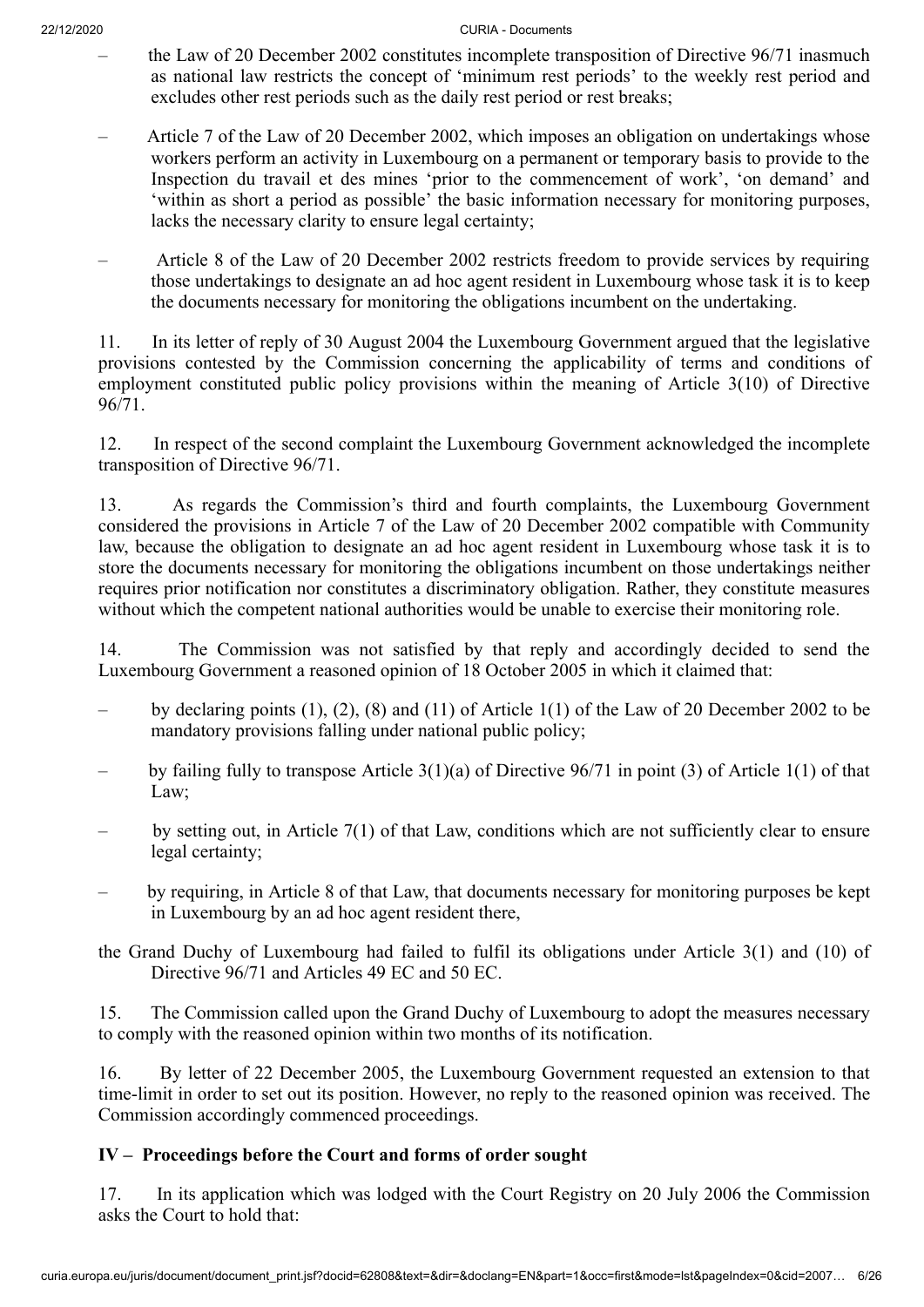- 1. by declaring the provisions of points (1), (2), (8) and (11) of Article 1(1) of the Law of 20 December 2002 to be mandatory provisions falling under national public policy;
- 2. by failing fully to transpose Article  $3(1)(a)$  of Directive  $96/71$  in point (3) of Article  $1(1)$ of that Law;
- 3. by setting out, in Article 7(1) of that Law, conditions which are not sufficiently clear to ensure legal certainty;
- 4. by requiring, in Article 8 of that Law, that documents necessary for monitoring purposes be retained in Luxembourg by an ad hoc agent resident there,

the Grand Duchy of Luxembourg has failed to fulfil its obligations under Article 3(1) and (10) of Directive 96/71 and Articles 49 EC and 50 EC; and

– to order that the Grand Duchy of Luxembourg should pay the costs.

18. In its defence, lodged on 5 October 2006, the Luxembourg Government claims that the application should be dismissed as unfounded and that the Commission should be ordered to pay the costs.

19. The written phase of the proceedings was concluded following submission of the Commission's reply on 10 November 2006 and the rejoinder of the Luxembourg Government on 12 January 2007. There was no hearing.

# **V – Main arguments of the parties**

20. The Commission bases its action on four complaints directed against the Luxembourg legislation transposing the Directive.

# A – *First complaint: incorrect transposition of Article 3(1) and (10) of Directive 96/71*

21. The *Commission* complains that the Grand Duchy of Luxembourg has incorrectly transposed Directive 96/71, challenging by means of its first complaint four provisions contained in the Law of 20 December 2002. In its view, in wrongfully declaring all national provisions to be mandatory provisions falling under national public policy Luxembourg has imposed on undertakings posting workers to Luxembourg obligations in excess of the requirements of Directive 96/71. In its view, transposition is based on too broad an interpretation of the concept of 'public policy provisions' in Article 3(10) of Directive 96/71. Such provisions must be assessed in the light of Declaration No 10 on Directive 96/71 which clarifies that concept.

– Requirement of a written contract of employment or a corresponding document within the meaning of Directive 91/533 (point (1) of Article 1(1) of the Law of 20 December 2002)

22. This criticism concerns, first, the legal obligation only to post workers who are linked to the undertaking by a written contract of employment or corresponding document within the meaning of Directive 91/533. The *Commission* takes the view that, in a case where workers are posted, the monitoring of compliance with the obligations arising under Directive 91/533 is a task solely for the authorities in the State of establishment – which has an obligation to transpose the Directive – not for those of the host State.

– Automatic adjustment of rates of pay to reflect changes in the cost of living (point (2) of Article 1(1) of the Law of 20 December 2002)

23. The *Commission* takes the view that, in requiring the automatic adjustment of rates of pay to reflect changes in the cost of living, the Luxembourg legislation conflicts with Directive 96/71 which provides only for minimum rates of pay to be regulated by the State of origin.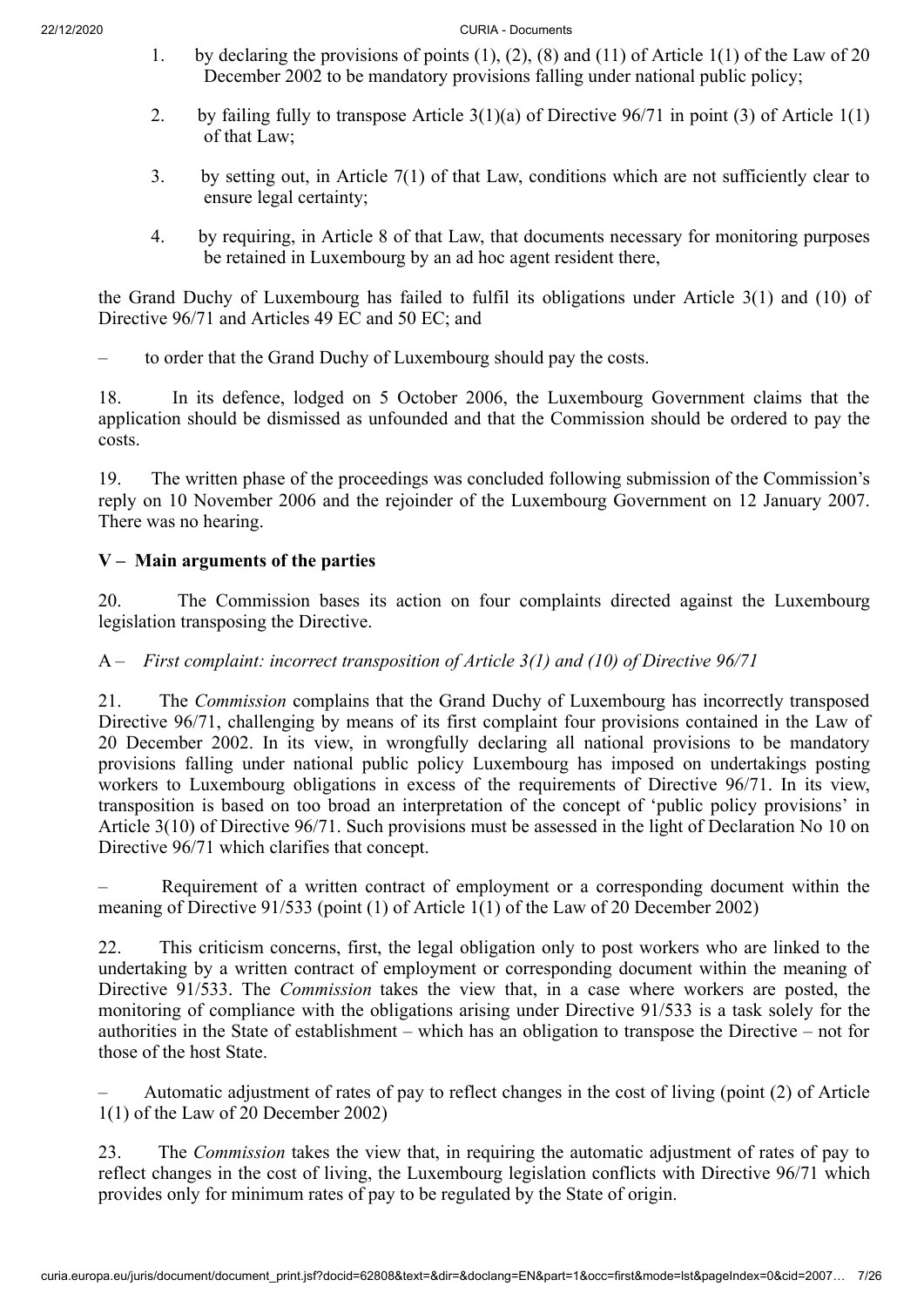– Compliance with rules on part-time and fixed-term work (point (8) of Article 1(1) of the Law of 20 December 2002)

24. According to the *Commission*, Directive 96/71 does not permit the host State to impose its legislation concerning part-time and fixed-term work on undertakings which post workers.

Compliance with collective labour agreements (point  $(11)$  of Article  $1(1)$  of the Law of 20 December 2002)

25. The *Commission* argues that, regardless of their substantive content, collective labour agreements cannot constitute administrative provisions of 'national public policy'.

26. The *Luxembourg Government* refers extensively to the observations made in its letter of reply of 30 August 2004, according to which the provisions of Article 1 of the Law of 20 December 2002 constitute public policy provisions because their aim is to guarantee worker protection. Although the Luxembourg Government considers the Commission's reference to Declaration No 10 on Directive 96/71 to be in principle correct, it recalls that the said declaration was not published in the *Official Journal of the European Communities* and, accordingly, that it may not be used as an aid to interpretation. In any event, it considers the provisions of Article 1 of the Law of 20 December 2002 to be justified by overriding reasons of public interest. Finally, in support of its view it refers to the legislative procedure which led to the Commission proposal for a directive on services in the internal market. ([5\)](#page-17-4)

<span id="page-7-0"></span>B – *Second complaint: incomplete transposition of Article 3(1)(a) of Directive 96/71*

27. The *Luxembourg Government* acknowledges the incomplete transposition of Directive 96/71 and refers to the legislative amendment of 19 May 2006.

28. The *Commission* argues that it has not been informed thereof.

# C – *Third complaint: lack of clarity concerning monitoring measures*

29. According to the *Commission*, Article 7(1) of the Law of 20 December 2002 is formulated in a manner which is insufficiently clear to guarantee the requisite legal certainty for undertakings wishing to post workers to Luxembourg. In increasing the risk of those undertakings infringing the law, that provision constitutes an unjustified restriction on freedom to provide services. In any event, the obligation to provide to the labour inspectorate prior to the commencement of work, on demand and within as short a period as possible, the information necessary for control purposes corresponds to a prior notification requirement incompatible with Article 49 EC.

30. By contrast, the *Luxembourg Government* considers the legislative provision to be sufficiently clear. At any rate, the wording of Article 7(1) of the Law of 20 December 2002 does not constitute a requirement of prior notification.

# D – *Fourth complaint: requirement for an ad hoc agent*

31. The *Commission* takes the view that the requirement laid down in Article 8 of the Law of 20 December 2002 to nominate an ad hoc agent resident in Luxembourg whose task it is to keep the documents necessary for monitoring the obligations incumbent on those undertakings for a period extending even beyond the actual provision of services constitutes a restriction on freedom to provide services. That obligation is not only superfluous having regard to the cooperation on information provided for in Article 4 of Directive 96/71 but also results in costs for the undertakings concerned.

32. The *Luxembourg Government* considers, however, that the system of cooperation on information to which the Commission refers does not permit the competent authorities to carry out their monitoring with the necessary efficiency. For the remainder, the Law of 20 December 2002 does not require a particular legal form in order to act as agent. Moreover, deposit of the necessary documents with an agent is required only from the date on which the work begins, irrespective of the date of posting.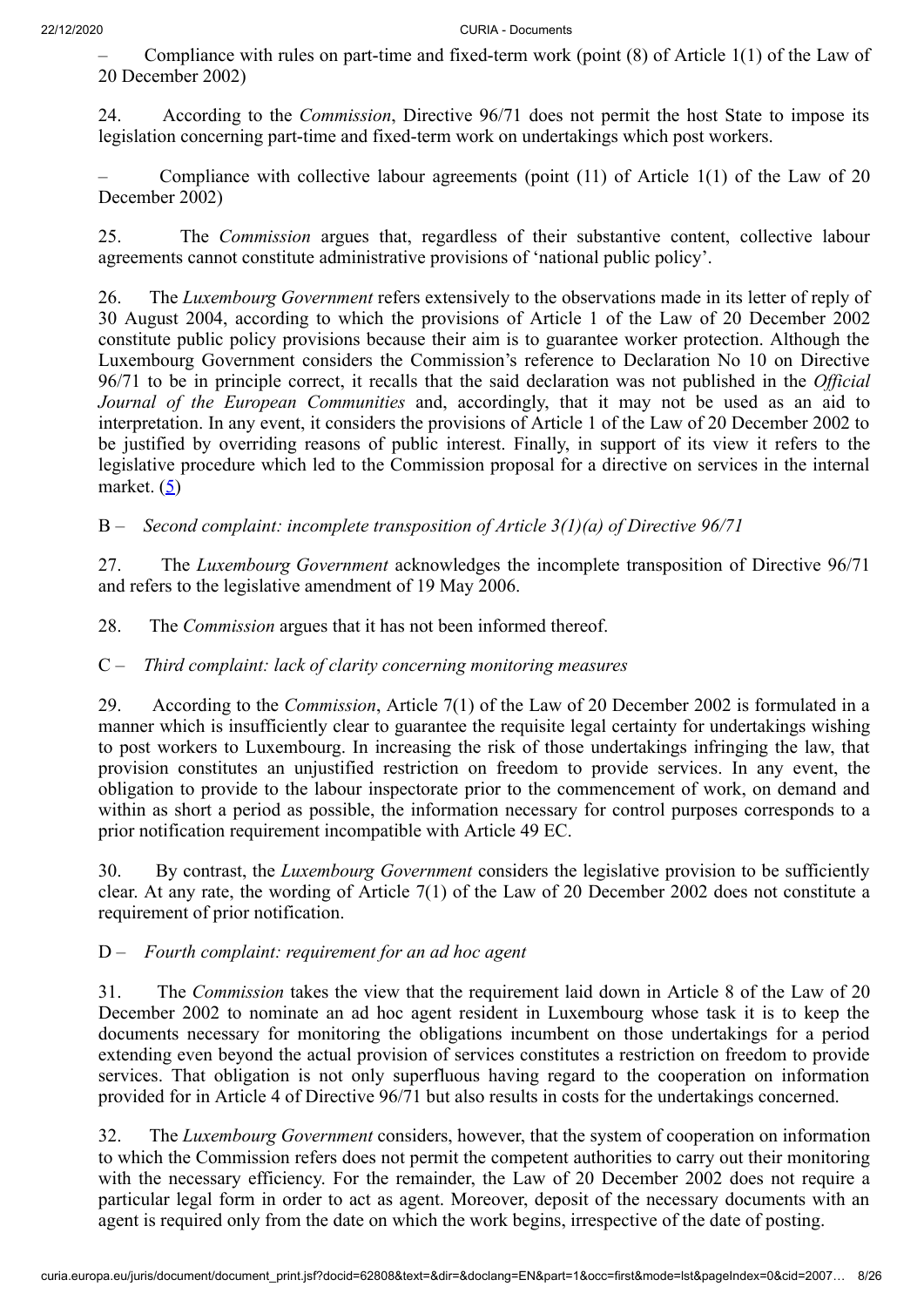### **VI – Legal appraisal**

### A – *Introductory observations*

1. Legislative purpose of Directive 96/71

33. Directive 96/71 requires certain mandatory terms and conditions of employment of the host State to be applied to posted workers. The adoption of those minimum terms and conditions of employment is intended to achieve three very different objectives: to avoid distortions of competition, to guarantee the rights of posted workers and to eliminate barriers and ambiguities affecting the freedom to provide services.

<span id="page-8-0"></span>34. In that connection, the starting point for the deliberations of the Commission and Council was the freedom to provide services resulting from Article 49 EC, which has been instrumental in prompting an increasing number of undertakings to post employees abroad on a temporary basis to perform work in the territory of a Member State other than the State in which they are habitually employed. According to the deliberations of the legislature, a precondition for the promotion of the provision of services was a climate of fair competition and the adoption of measures guaranteeing respect for the rights of workers.  $(6)$  $(6)$  Because of the differences between Member States concerning substantive employment conditions which must be respected, the situation is conceivable in which lower wages and different conditions of employment apply to posted workers than those applicable in the host State. That situation has an effect on the possibility of fair competition between undertakings and on the principle of equal treatment between foreign and domestic undertakings which, from a social point of view, is unacceptable. The aim pursued in extending the application of a 'hard core' of the host State's employment law provisions to foreign undertakings is to avoid such distortions of competition.

<span id="page-8-1"></span>35. Moreover, it was intended to resolve the problems with regard to the legislation applicable to the employment relationship which have arisen through the transnationalisation of the employment relationship. ([7](#page-17-6)) In defining, as regards the posting of workers, which national provisions should have effect as mandatory rules within the meaning of Article 7 of the Rome Convention of 19 June 1980 on the law applicable to contractual obligations ('Rome Convention'), Directive 96/71 aimed to ensure the fore seeability of the applicable employment conditions and thus to increase legal certainty.  $(8)$  $(8)$ 

<span id="page-8-2"></span>2. Framework for legal assessment

<span id="page-8-4"></span><span id="page-8-3"></span>36. As regards the substantive legal framework in the light of which the Court is called upon to determine the compatibility with Community law of the Luxembourg provisions in issue, I would point out that Directive 96/71 effects only partial harmonisation in the area of posting of workers. ([9\)](#page-17-8) It must be regarded primarily as a conflict-of-laws provision of Community employment law concerning the details and conditions of employment of posted workers. ([10\)](#page-18-0) The objective of Directive 96/71 does not extend, however, to the aspect of entering and staying in the territory of the host Member State,  $(11)$  so that restrictions on the freedom to provide services in the framework of the transnational posting of workers must, in principle, also be assessed in the light of the relevant Treaty provisions, above all Article 49 EC.

<span id="page-8-5"></span>37. That means, as regards judicial review of the legality under Community law of national measures in the context of Treaty infringement proceedings under Article 226 EC, that in each case the question must be examined whether the alleged infringement concerns simply Directive 96/71 or instead relates directly to Article 49 EC. If national rules governing the transnational provision of services infringe the Directive, application of the Treaty is excluded, although, since the Directive has its legal basis in the Treaty, any infringement of the Directive must entail infringement of the Treaty. However, if the national rules contravene the Treaty directly and are not covered by the provisions of the Directive which gives it effect, the sole point of reference is the Treaty itself.  $(12)$  $(12)$ 

<span id="page-8-7"></span><span id="page-8-6"></span>38. As regards the allocation of the burden of proof, it must be noted that in proceedings for failure to fulfil obligations under Article 226 EC it is for the Commission to prove the allegation of infringement. Moreover, it must provide the Court with the evidence necessary for the Court to establish the Treaty infringement, and it may not rely on any presumption.  $(13)$  $(13)$  In that regard, it is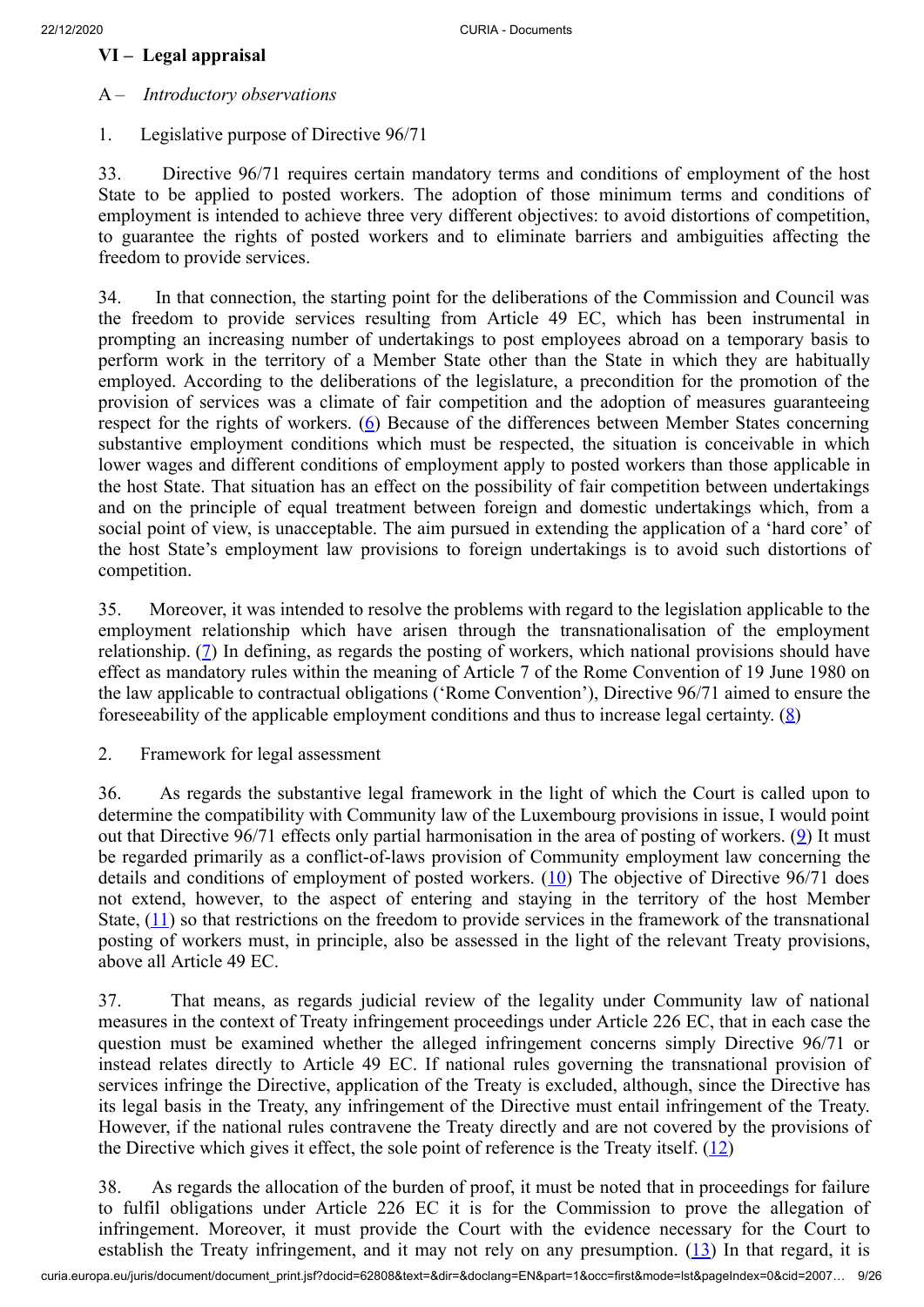<span id="page-9-0"></span>incumbent on the defendant Member State to contest substantively and in detail the information produced and the consequences thereof.  $(14)$  $(14)$  $(14)$ 

B – *Examination of the complaints*

# *The first complaint*

39. Inasmuch as the Commission's complaint relates to incorrect transposition of Article 3(1) and (10) of Directive 96/71, it concerns primarily an infringement of that secondary law rule.

1. The concept of public policy contained in Article 3(10) of Directive 96/71

<span id="page-9-1"></span>40. The Luxembourg Government argues that, in declaring as mandatory requirements of domestic law all those provisions falling under the areas covered by Article 1(1) of the Law of 20 December 2002, it has availed itself of the authorisation given in Article 3(1) and (10) of Directive 96/71. That provision permits Member States to extend the matters governed to include other terms and conditions of employment if those additional terms and conditions constitute public policy provisions. [\(15](#page-18-5)) It also permits the terms and conditions of employment determined by way of universally applicable collective agreements and arbitral awards to be extended to activities other than the building work set out in the annex.

<span id="page-9-2"></span>41. However, Member States may not take unlimited advantage of that possibility; in particular, they must in that regard take account of the fundamental freedoms and the objective which the Directive pursues. ([16\)](#page-19-0) This conclusion follows both from the primacy of freedom to provide services, a principle whose implementation Directive 96/71 seeks expressly to further, as stated in recital 5 in the preamble to the Directive, and from the principle that derogations from the fundamental freedoms are to be narrowly construed. ([17\)](#page-19-1) The latter point has been repeatedly emphasised in express terms by the Court in connection with the public policy exception. [\(18](#page-19-2))

<span id="page-9-6"></span><span id="page-9-5"></span><span id="page-9-4"></span><span id="page-9-3"></span>42. The concept of public policy constitutes an independent concept of Community law, which contributes to determining the scope of the fundamental freedoms and which, therefore, must be defined autonomously and not, for example, on the basis of one or more national legal systems. ([19\)](#page-19-3) As such, that concept is subject to the Court's interpretation, thus precluding Member States from unilaterally determining its scope without any review by the Community institutions.  $(20)$  $(20)$  That conclusion does not preclude the fact, however, that recourse to the concept of public policy is in particular circumstances justified, so that in certain cases Member States must be allowed a margin of discretion within the limits imposed by the Treaty.  $(21)$  $(21)$ 

<span id="page-9-8"></span><span id="page-9-7"></span>43. Notwithstanding those common principles, the concept of public policy may be accorded different meanings, however, depending on its schematic position within the Community legal order and the function of the rule at issue.  $(22)$  $(22)$  In the present case the concept of public policy as reflected in Article 3(10) of Directive 96/71 takes effect as a derogation, since it permits an extension to the nucleus of minimum protective requirements guaranteed by Article 3(1) of Directive 96/71 only where certain conditions are met.

44. As regards the precise conditions governing recourse to that discretion, Declaration No 10 of the Council and of the Commission made at the time of the adoption of Directive 96/71 clarified the concept of public policy in stating that 'the expression "public policy provisions" should be construed as covering those mandatory rules from which there can be no derogation and which, by their nature and objective, meet the imperative requirements of the public interest<sup>7</sup>.

<span id="page-9-9"></span>45. In my view, there is no reason not to interpret Article 3(10) of Directive 96/71 in the light of that declaration. As regards the admissibility of using a declaration recorded in the minutes of the Council for the purposes of interpreting secondary law, the Court has held that possibility to be excluded only in such cases where no reference is made to the content of the declaration in the wording of the provision in question and thus it has no legal significance.  $(23)$  $(23)$  In that context it must be observed that Declaration No 10 does not conflict with the concept of public policy; rather it contributes to determining the content of the derogation. In referring to 'imperative requirements of the public interest' the declaration is in conformity with the case-law developed by the Court on the inherent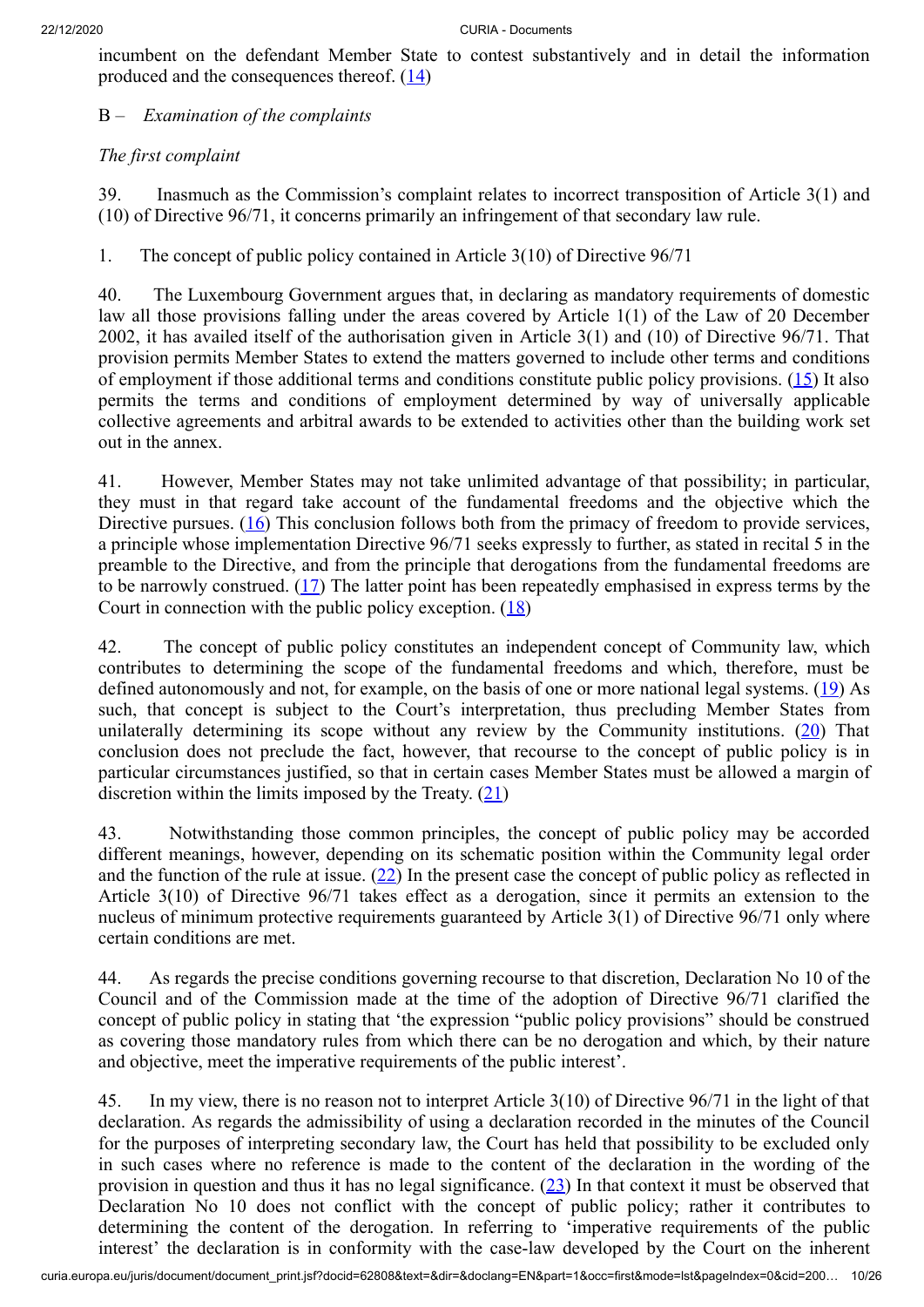limits on the fundamental freedoms which are also applicable to cases of transnational posting of workers. Contrary to the argument advanced by the Luxembourg Government, the failure to publish Declaration No 10 in the *Official Journal of the European Communities* does not reduce its legal significance, especially as the Luxembourg Government, as the constitutional representative of a Member State represented in the Council, cannot deny having knowledge of the interpretative declarations which were recorded by that institution in the course of the legislative process.  $(24)$  $(24)$ Accordingly, it is admissible to have reference to Declaration No 10 as an aid to interpretation.

<span id="page-10-1"></span><span id="page-10-0"></span>46. On the basis of the foregoing considerations, I take the view that it is not open to Member States to require service providers established in other Member States to comply with all binding provisions of their employment law.  $(25)$  $(25)$  In the interests of the broadest possible implementation of the principle of the freedom to provide services the Commission must be supported in its view that the declaration covers only such terms and conditions of employment prescribed by law as are indispensable for the national legal order of the Member States.  $(26)$  $(26)$  It must be examined in more detail whether the contested provisions meet that requirement.

<span id="page-10-2"></span>2. The provisions of points (1), (2), (8) and (11) of Article 1(1) of the Law of 20 December 2002

– Requirement of a written contract of employment or corresponding document established pursuant to Directive 91/533

47. As regards the requirement of a written contract of employment or corresponding document established pursuant to Directive 91/533 provided for in point (1) of Article 1(1) of the Law of 20 December 2002, the Commission must be supported in its submission that, in principle, the host State is not responsible for monitoring compliance with the provisions of Directive 91/533.

<span id="page-10-3"></span>48. Directive 91/533 serves to harmonise those provisions on the form of employment relationships which some Member States have adopted, having regard to the increase in the number of types of employment relationship, with a view to protecting employees against possible infringements of their rights and to create greater transparency in respect of employment relationships. [\(27](#page-20-4)) That includes the proof, referred to by the parties, of an employer's compliance with its obligation arising through the combined effect of Article 2(1) and Article 3(1) of Directive 91/533 to inform an employee in writing of the essential aspects of the contract or employment relationship and of the conditions of his posting abroad in accordance with Article 4(1) of Directive 91/533. An employer discharges its obligation of proof where it issues documents containing the necessary information and gives them to the employee before the latter departs. ([28](#page-20-5))

<span id="page-10-4"></span>49. According to the final recital in the preamble to the directive 'Member States are to adopt the laws, regulations and legislative provisions necessary to comply with this Directive or are to ensure that both sides of industry set up the necessary provisions by agreement, with Member States being obliged to take the necessary steps enabling them at all times to guarantee the results imposed by this Directive'. As follows from that wording itself, the obligation of transposition incumbent on the Member States exceeds mere legislative activity and encompasses the implementation of those provisions, including monitoring of compliance. The same obligation is incumbent on Member States in the event of workers being posted and, in that regard, in accordance with Article 4(1) of Directive 91/533, measures must be taken to ensure that employees receive additional information in advance of their posting concerning the conditions thereof. If the State from which the posting is effected has already made use of its monitoring powers, having regard to the harmonisation pursued by Directive 91/533, it follows that no scope exists for any host State competence in that regard.

<span id="page-10-5"></span>50. No such competence can be derived from Directive 91/533. Neither, can it be justified by reason of the fact that Luxembourg categorises observance of the abovementioned obligations on the provision of information as rules protecting public policy objectives. Such a requirement, as provided for by point (1) of Article 1(1) of the Law of 20 December 2002, cannot be included within the core Community terms and conditions of employment established by Article 3(1) of Directive 96/71. The legislative decision not to include the obligations to supply information required by Directive 91/533 in the list established by Article 3(1) of Directive  $96/71$  must be respected. [\(29](#page-21-0))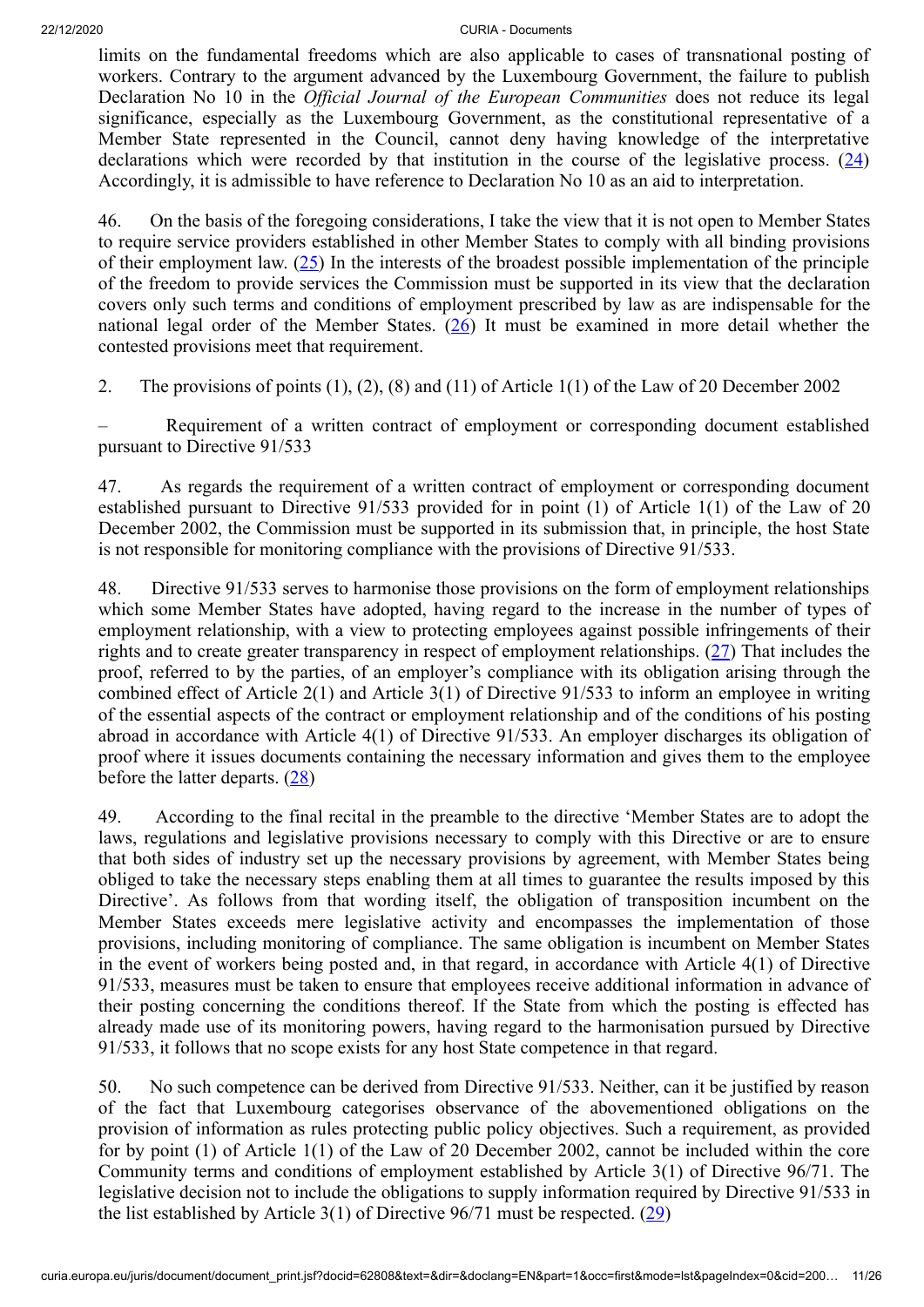51. Finally, the observations of the Luxembourg Government concerning the legislative procedure leading to the adoption of Directive 2006/123 must be rejected as irrelevant as regards examination of this complaint. The Luxembourg Law of 20 December 2002 at issue is connected neither in terms of content nor time with Directive 2006/123. Rather, it is solely concerned with the transposition of Directive  $96/71$ .

– Automatic adjustment of pay in accordance with developments in the cost of living

52. With regard to the automatic adjustment of pay in accordance with developments in the cost of living established by point (2) of Article 1(1) of the Law of 20 December 2002, the Luxembourg Government argues that the provision aims to protect employees and contributes to the maintenance of good labour relations in Luxembourg. It contends that such automatic adjustment is implicitly covered by Article 3(1) of Directive 96/71.

53. The Commission's complaint, however, is not directed against the automatic nature of that mechanism but against the indisputable fact that Luxembourg law provides for a general adjustment of 'pay' which includes both real wages and minimum rates of pay. In its letter of 30 August 2004 the Luxembourg Government had already indicated that under Luxembourg law the minimum wage was also subject to the general adjustment mechanism. In the Commission's view, however, that does not conform to the requirements of Article 3(1)(c) of Directive 96/71 which refers simply to 'minimum rates of pay'.

<span id="page-11-0"></span>54. The Commission is correct in its assertion that the wording of the Luxembourg legislation transposing Directive 96/71 differs from that of the Directive. In determining whether a provision of national law conflicts with Community law the interpretation placed on that provision by national courts must be taken into account. ([30\)](#page-21-1) However, the wording of point (2) of Article 1(1) of the Law of 20 December 2002 is neither ambiguous nor does it allow for an interpretation which is contrary to Community law. Inasmuch as the Law of 20 December 2002 must be interpreted according to objective criteria, that is to say, as meaning that a general adjustment of pay is effected in line with developments in the cost of living which also operates to the benefit of the minimum wage, point (2) of Article 1(1) of the Law of 20 December 2002 fulfils the Community law requirements of Article  $3(1)(c)$  of Directive 96/71. To that extent, the Commission's argument must be rejected as unfounded.

– Compliance with the rules on part-time and fixed-term work

55. The requirement to comply with the rules on part-time and fixed-term work established by point (8) of Article 1(1) of the Law of 20 December 2002 cannot be assigned to any of the categories listed in Article 3(1) of Directive 96/71; rather it goes beyond the nucleus of terms and conditions of employment prescribed by Community law. Since the power established by Article 3(10) of Directive 96/71 constitutes the basis for that requirement, the latter must be examined in the light of the concept of public policy as provided for by Declaration No 10 which in content essentially reproduces the Court's case-law on Article 49 EC. [\(31](#page-21-2))

<span id="page-11-1"></span>56. It is settled case-law that Article 49 EC requires not only the elimination of all discrimination on grounds of nationality against service providers who are established in another Member State, but also the abolition of any restriction, even if it applies without distinction to national providers of services and to those of other Member States, which is liable to prohibit, impede or render less advantageous the activities of a service provider established in another Member State, where he lawfully provides similar services. [\(32](#page-21-3)) According to that definition, in order to constitute a restriction on the freedom to provide services within the meaning of Article 49 EC it is sufficient that the Luxembourg rules on parttime and fixed-term work are stricter than those applying in the home State, thus rendering the provision of services in Luxembourg less advantageous to foreign undertakings.

<span id="page-11-3"></span><span id="page-11-2"></span>57. Moreover, the Court has held that the freedom to provide services, as one of the fundamental principles of the Treaty, may be restricted only by rules justified by overriding requirements relating to the public interest and applicable to all persons and businesses operating in the territory of the State where the service is provided, in so far as that interest is not safeguarded by the rules to which the provider of such a service is subject in the Member State where he is established.  $(33)$  $(33)$  $(33)$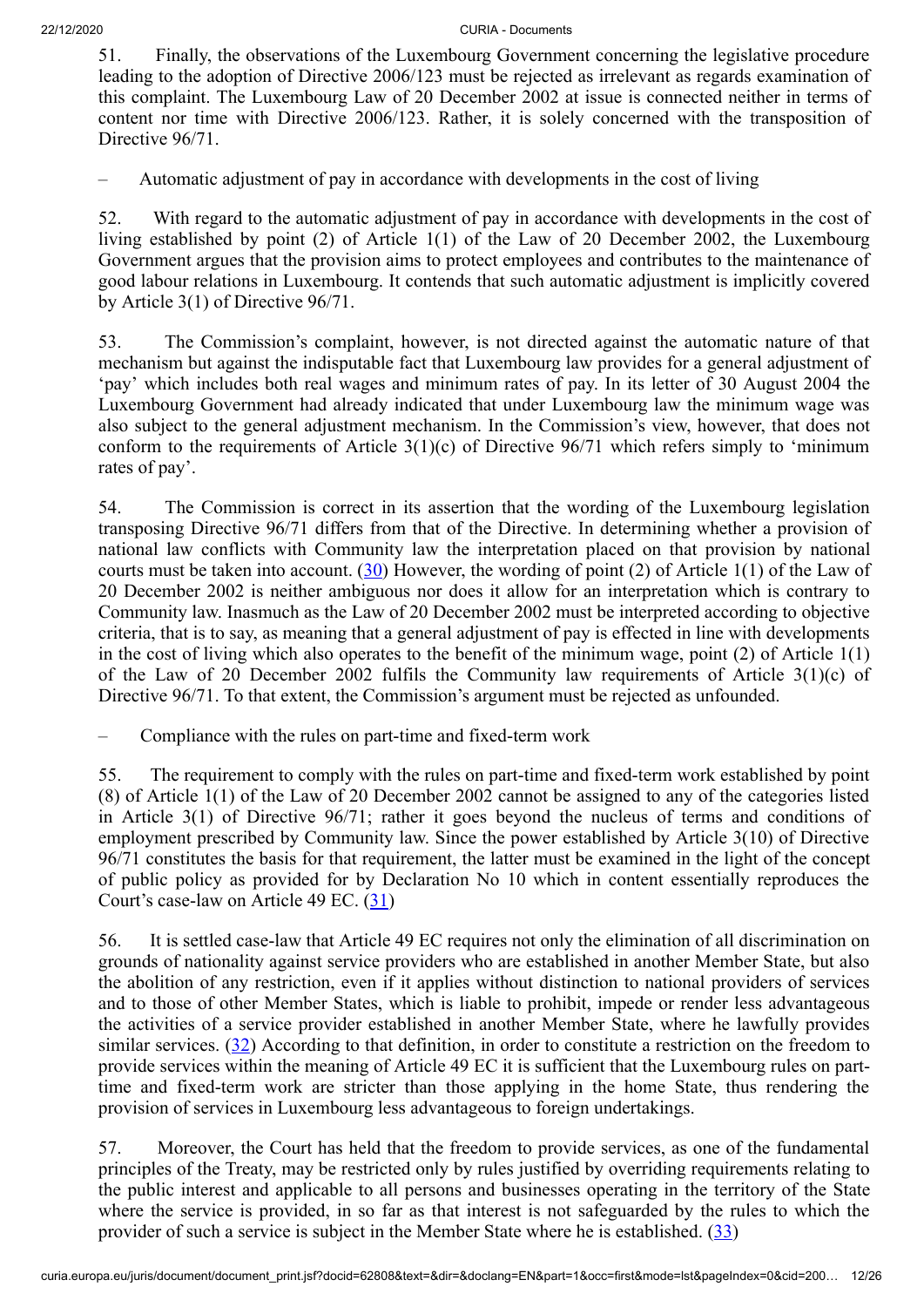58. According to the Luxembourg Government, point (8) of Article 1(1) of the Law of 20 December 2002 aims to secure the equal treatment and remuneration of workers and accordingly pursues the objective – regarded as legitimate in Community law – of worker protection. It contends that this rule aims to protect worker rights that are already guaranteed in the Community legal order by Directives  $97/81/EC$  ( $34$ ) and  $1999/70/EC$ . ( $35$ ) Moreover, it merely transposes principles originating in the Community's public policy.

<span id="page-12-2"></span><span id="page-12-1"></span><span id="page-12-0"></span>59. I cannot support that view. The fact that the Community legislature did not include in Article 3(1) of Directive 96/71 the matters governed by the said directives, that is to say, the regulation of parttime and fixed-term work, points to the conclusion that this area of European employment law specifically does not fall within the scope of the Community's public policy. Moreover, as the Luxembourg Government itself concedes, the rules at issue in that regard are already addressed by Directives 97/81 and 1999/70 and, therefore, must be implemented by all Member States. [\(36](#page-21-7)) Accordingly, the interests embodied therein are already protected by legislation to which the service provider is subject in the Member State in which he is established. As a result, the Luxembourg Government cannot rely on overriding reasons in the public interest to declare the national rules at issue to be public policy provisions.

– Compliance with collective labour agreements

60. As regards the reference made in point (11) of Article 1(1) of the Law of 20 December 2002 to collective labour agreements as 'mandatory provisions falling under national public policy', first of all the question arises as to the compatibility of that provision with Article 3(1) and (10) of Directive 96/71. The Commission has doubts as to the legality of the transposition and in essence alleges that Luxembourg – contrary to the terms of the power granted by Article  $3(10)$  of Directive  $96/71 -$  is seeking to elevate a category of instruments to mandatory provisions falling under national public policy irrespective of their legal nature or substantive content.

61. Thus, the Commission finds fault with two aspects of that provision which must be examined separately. First, I agree with the Commission that different meanings attach to the term 'collective labour agreements' as mentioned in the opening sentence of Article 1(1) of the Law of 20 December 2002 and in point (11) of that provision. Whereas in the first situation universally applicable collective agreements are at issue, point (11) makes a general reference to 'collective agreements'. However, the latter situation can only be taken to concern collective agreements not declared universally applicable. As such, however, given the unambiguous wording of the second indent of Article 3(1) of Directive 96/71, which refers only to 'collective agreements ... which have been declared universally applicable', they cannot fall within the Directive's scope, with the result that those collective agreements cannot be regarded as belonging to the nucleus of Community terms and conditions of employment.  $(37)$  $(37)$ 

<span id="page-12-4"></span><span id="page-12-3"></span>62. A different aspect to that question concerns the elevation of a particular category of instruments to the status of public policy provisions irrespective of their legal nature or material content. In order to be able to decide whether a particular rule established by collective agreement may be regarded as mandatory within the meaning of Declaration No 10, it is necessary in my view that the Member State concerned indicates precisely which rules established by collective agreement are at issue. ([38\)](#page-22-1) However, the general reference to 'collective labour agreements' under point (11) of Article 1(1) of the Law of 20 December 2002 exhibits the characteristics of a blanket rule in which a minimum degree of certainty and clarity is lacking. That clarity is absolutely necessary, since one cannot exclude the possibility of circumstances existing in which the application of collective agreements to posted workers is incompatible with the freedom to provide services. [\(39](#page-22-2)) Therefore, an examination on a case‑by‑case basis is always necessary to determine whether, when viewed objectively, the rule in question promotes the protection of posted workers and whether it confers a genuine benefit on the workers concerned which significantly augments their social protection. However, precisely that possibility of carrying out a detailed examination is denied to the Court in the light of the general reference to 'collective labour agreements'.

<span id="page-12-6"></span><span id="page-12-5"></span>63. In procedural terms, in referring in its defence to the collective labour agreements enclosed with its letter of reply of 30 August 2004, [\(40](#page-22-3)) the Luxembourg Government has failed to adequately fulfil its obligation to defend itself in substance and in detail against the charges raised. As the Commission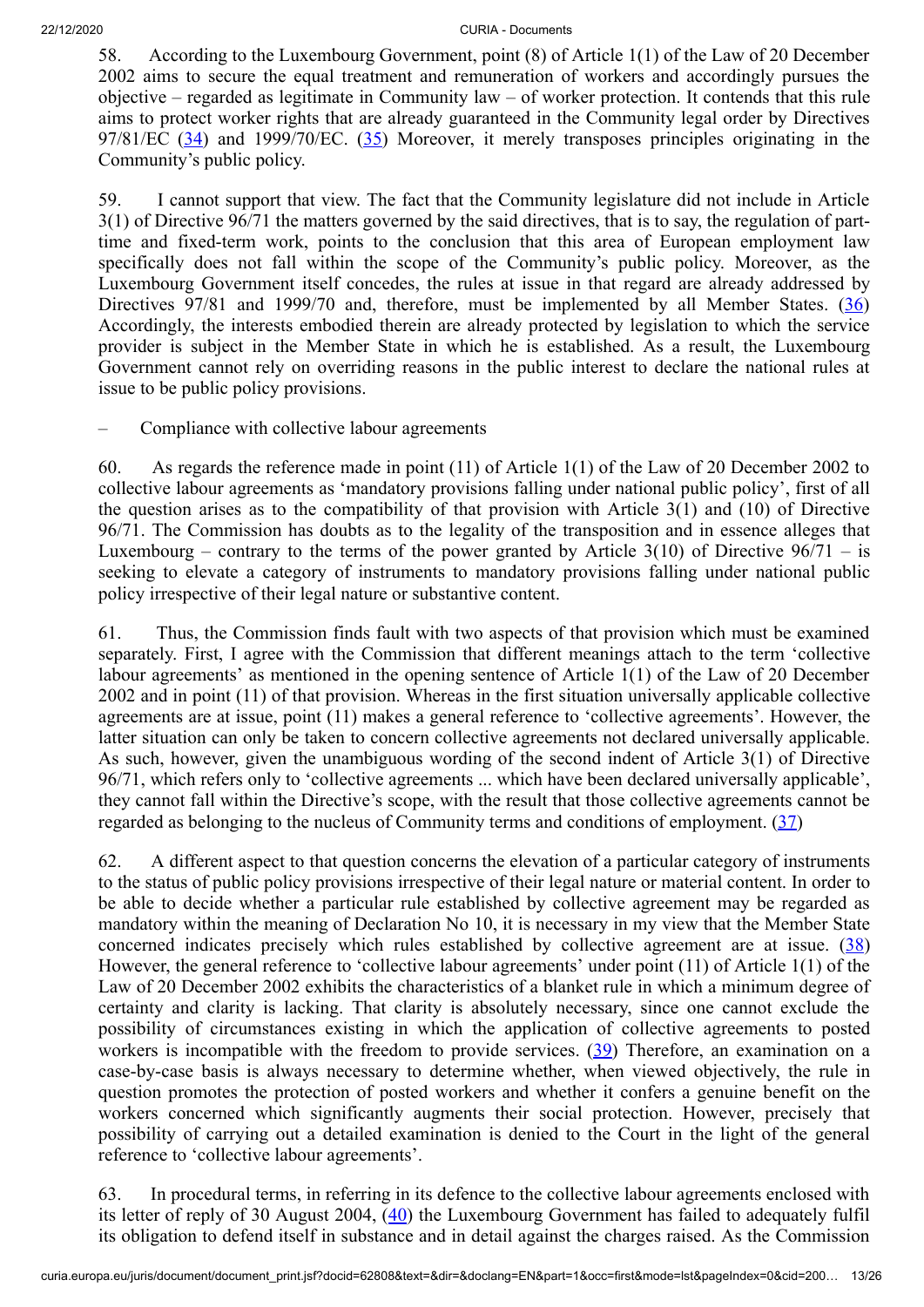correctly observes, the instruments concerned are in fact collective agreements declared universally applicable by Grand-Ducal Order within the meaning of the opening sentence of Article 1(1) and not other 'collective labour agreements' as are at issue here to which reference is made in point (11) of Article 1(1) of the Law of 20 December 2002.

64. Accordingly, point (11) of Article 1(1) of the Law of 20 December 2002 is not in conformity with Article 3(1) and (10) of Directive 96/71.

### *The second complaint*

65. In its letter of formal notice the Commission first drew the attention of the Luxembourg Government to the fact that Article 3(1)(a) of Directive 96/71 obliges Member States to ensure that undertakings established in another Member State observe national requirements on maximum work periods and minimum rest periods. It pointed out that point (3) of Article 1(1) of the Law of 20 December 2002 limits the protection concerning minimum rest periods to the weekly rest period. However, the term 'minimum rest periods' includes not only the weekly rest period but also other rest periods such as, for example, the daily rest period or rest breaks as are provided for in Articles 3 and 4 of Directive 2003/88/EC. ([41](#page-22-4))

<span id="page-13-1"></span><span id="page-13-0"></span>66. In its letter of reply of 30 August 2004 the Luxembourg Government admitted to the incomplete transposition of Directive  $96/71$ .  $(42)$  $(42)$ 

67. Thus, only at a date after expiry of the two-month period laid down in the Commission's reasoned opinion of 12 October 2005 did the Luxembourg Government fulfil its obligations. According to the Court's consistent case-law the question whether a Member State has failed to fulfil its obligations must be determined by reference to the situation prevailing in the Member State at the end of the period laid down in the reasoned opinion.  $(43)$  $(43)$  As the Luxembourg Government does not contest the fact that that transposition was late, on that ground alone this complaint is well founded.

### <span id="page-13-2"></span>*The third complaint*

68. The Commission's complaint concerning an unjustified restriction on the freedom to provide services resulting from the obligation imposed on undertakings established abroad, in accordance with Article 7(1) of the Law of 20 December 2002, 'prior to the commencement of the work [to] make available to the [Labour and Mines Inspectorate] on demand and within as short a period as possible the basic information necessary for monitoring purposes' does not, however, concern the transposition of Directive 96/71 but relates directly to Article 49 EC.

<span id="page-13-3"></span>69. As I have already stated, Article 49 EC requires not only the elimination of all discrimination against a person providing services established in another Member State on the ground of his nationality but also the abolition of any restriction. ([44\)](#page-23-0) According to consistent case-law, the application of the host Member State's national rules to providers of services is liable to prohibit, impede or render less attractive the provision of services and thus to be regarded as a restriction on the freedom to provide services to the extent that it involves expense and additional administrative and economic burdens. ([45](#page-23-1))

<span id="page-13-4"></span>70. The rule established by Article 7(1) of the Law of 20 December 2002 aims to enable the Luxembourg labour inspectorate to monitor the identity of workers and the legality of their presence within the framework of a posting. It subjects undertakings established outside the territory of the Grand Duchy of Luxembourg to a mandatory prior administrative procedure which requires the production of documents concerning the social security, employment and residence status of the posted workers prior to the commencement of the work, resulting in a situation which implies at any rate for the undertakings concerned the existence of administrative formalities which are liable to render the posting of workers to Luxembourg less attractive than the situation would be on the national territory. In accordance with the broad definition developed by case-law, set out above, that circumstance alone suffices to justify the conclusion that the rule is, by its nature, restrictive.  $(46)$  $(46)$ 

<span id="page-13-5"></span>71. At the same time, the Court has recognised that Member States have the power to verify compliance with the national and Community provisions relating to the provision of services.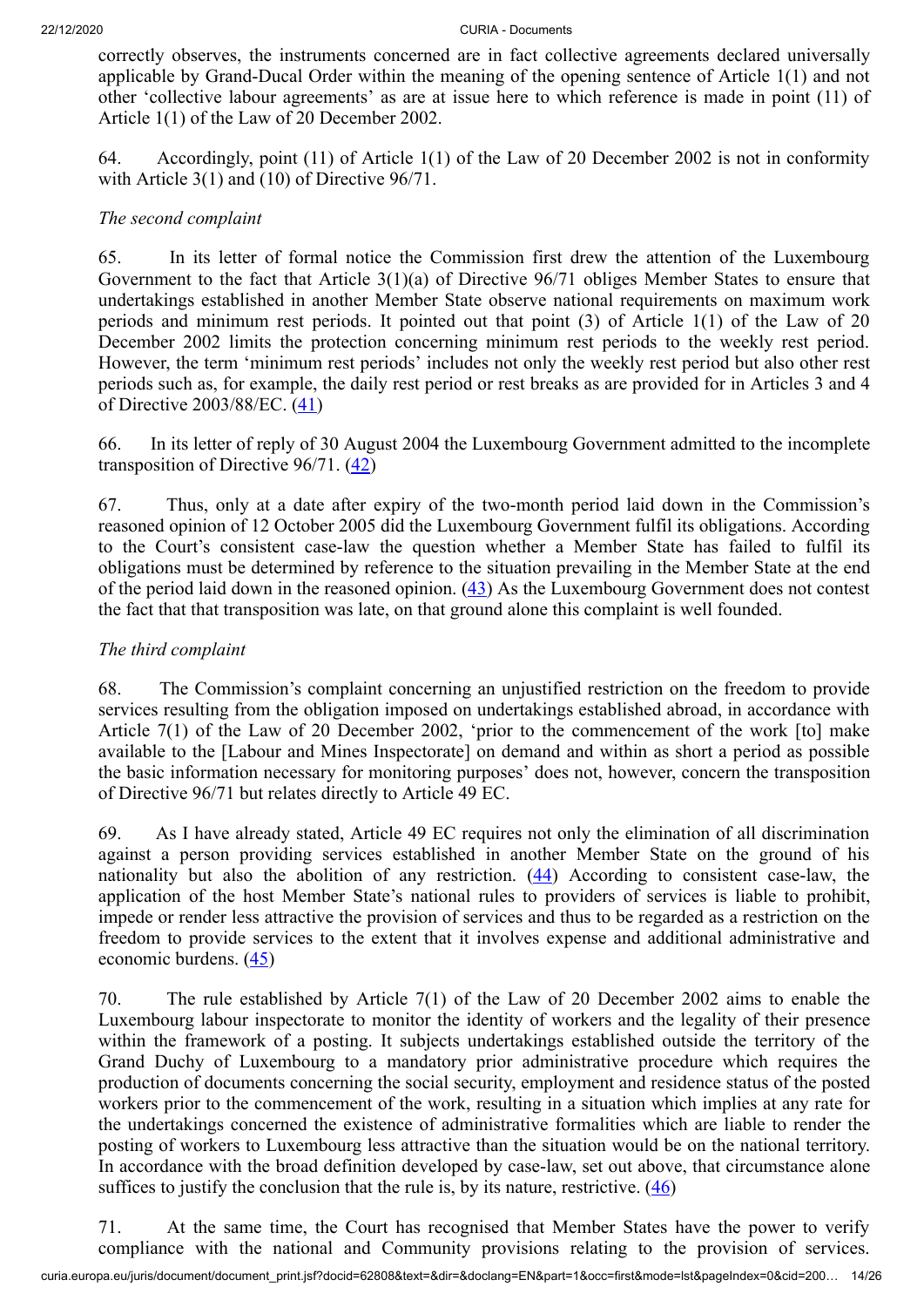<span id="page-14-0"></span>Likewise, it has accepted justification of monitoring measures necessary to verify compliance with requirements which are themselves warranted on grounds of public interest. ([47\)](#page-23-3) The Luxembourg Government justifies the rule established by Article 7(1) of the Law of 20 December 2002 both on the grounds of worker protection and on the need for monitoring in order to combat abuse and illegal transnational activities. According to case-law, both the social protection of workers and the combat of abuse are considered legitimate objectives.  $(48)$  $(48)$  $(48)$ 

<span id="page-14-2"></span><span id="page-14-1"></span>72. However, the Court has also held that such monitoring must comply with the limits imposed by Community law and must not render the freedom to provide services illusory. ([49\)](#page-24-0) In particular, it must be suitable for securing the attainment of the objective which it pursues; and it must not go beyond what is necessary in order to attain that objective.  $(50)$  $(50)$  $(50)$ 

<span id="page-14-3"></span>73. Above all, the Luxembourg rule is characterised by the legislative requirement on undertakings even 'prior to the commencement of the work' to provide the labour inspectorate with the requisite documents which would appear to imply the existence of a prior control aimed at detecting abuse, a measure which is in principle incompatible with Community law. The Luxembourg Government counters by indicating that the undertaking must comply with its obligation to provide information simply 'on request', a fact which it considers as softening the impact of the legal obligation. Accordingly, no obligation arises on the undertaking requiring it to provide information to the authorities of its own accord.

<span id="page-14-5"></span><span id="page-14-4"></span>74. It seems to me, however, that there are grounds for concluding that the Luxembourg rule is indeed structured in a similar manner to a prior control measure aimed at detecting abuse. Article 7(1) of the Law of 20 December 2002 must be read in conjunction with Articles 13 to 17 of the Law of 4 April 1974 on the reorganisation of the Labour and Mines Inspectorate  $(51)$  $(51)$  ('Law of 4 April 1974'), which in the event of an undertaking failing to fulfil its obligation to provide information permits the labour inspectorate to order with immediate effect that the posted workers cease their activities in the territory of the Grand Duchy. The labour inspectorate may only permit work to be resumed once all necessary documents have been provided,  $(52)$  $(52)$  and in that connection, in accordance with Article 28 of the Law of 4 April 1974, a failure to observe that order is punishable with imprisonment and a fine. If, however, first a 'permit' is required to resume work and second non-compliance with the obligation to provide information is sanctioned by penal law measures, the rule of Article 7(1) of the Law of 20 December 2002 can only be interpreted as meaning that the provision of services of Luxembourg by way of deploying workers is prohibited unless authorised. ([53\)](#page-24-4)

<span id="page-14-6"></span>75. The situation is aggravated by the fact that the provision's wording fails to meet the requirements of legal certainty and clarity. According to consistent case-law, Member States are required not only to bring their legislation into conformity with Community law but also to do so by adopting rules of law capable of creating a situation which is sufficiently precise, clear and transparent to allow individuals to know the full extent of their rights and rely on them before the national courts. ([54\)](#page-24-5) That principle must apply a fortiori if national law imposes obligations on individuals and threatens sanctions in the event of non-compliance.

<span id="page-14-8"></span><span id="page-14-7"></span>76. It must be observed that the ambiguous wording of the rule places the issue of a permit largely at the discretion of the administration and, in addition, unreasonably increases the risk that undertakings will find themselves subject to administrative or penal sanctions. Thus, according to the evidence submitted by the Commission to the Court, the labour inspectorate evidently places a strict interpretation on Article 7(1) of the Law of 20 December 2002 in requiring the submission in full of all documents prior to the provision of services,  $(55)$  $(55)$  such that – contrary to the arguments of the Luxembourg Government – provision of the documents on the day itself, shortly before works commence, does not suffice. Difficulties in the practical implementation of Article 7(1) of the Law of 20 December 2002 may also result from the fact that the obligation to provide information and, thus, the administrative procedure itself ensues, in principle, only following the receipt of a 'demand' from the labour inspectorate, with it remaining unclear in that regard what role the undertaking is expected to play in anticipation of that procedure and whether possibly it must itself trigger that 'demand'. Since in the absence of such a 'demand' an undertaking cannot in practice take advantage of the freedom to supply services without risking administrative or penal sanctions, that restriction operates as an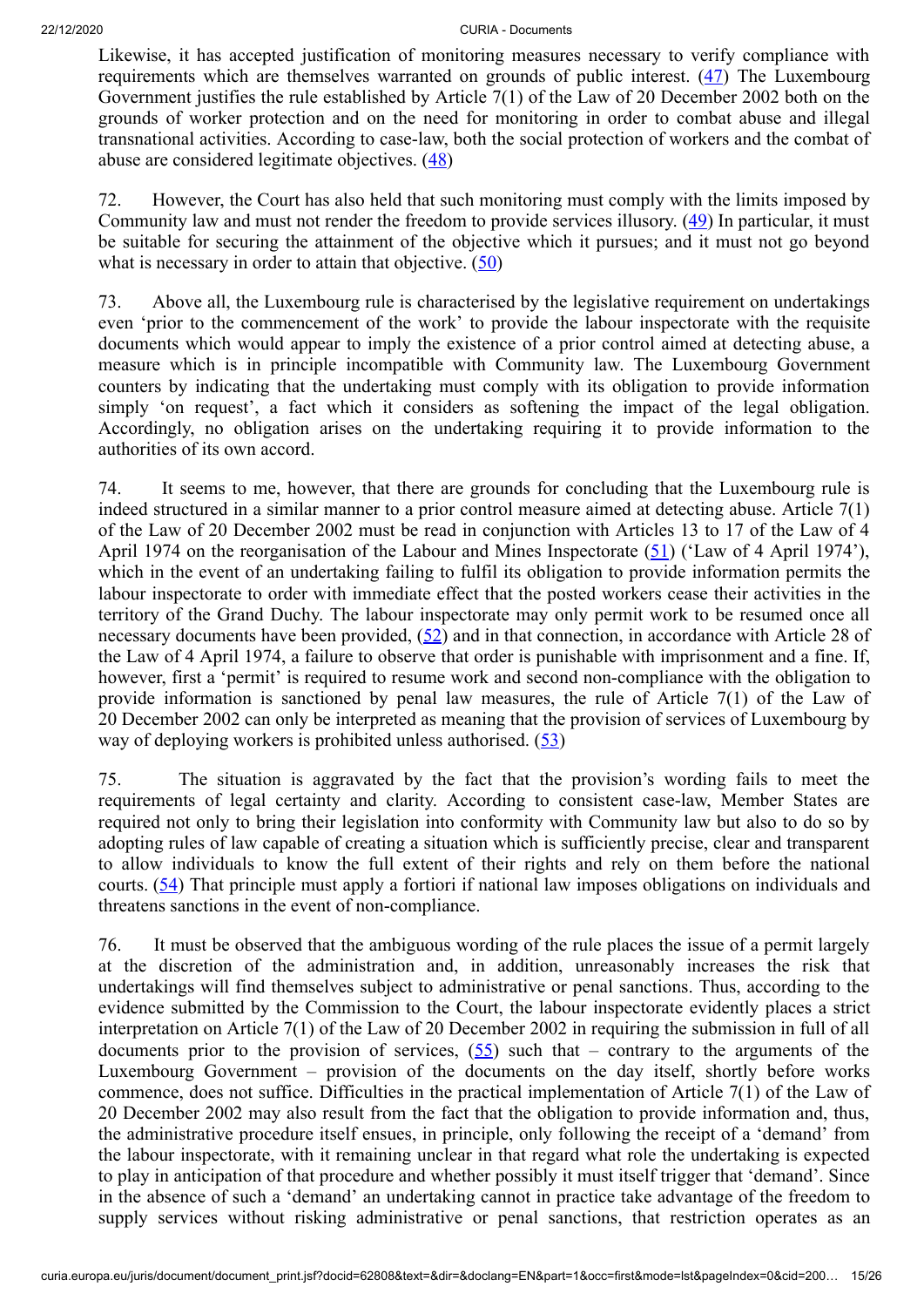absolute prohibition which, given the possibility of having recourse to less-restrictive measures, cannot be regarded as necessary for the purposes of worker protection.

<span id="page-15-0"></span>77. Finally, in this connection I consider it imperative to recall that, as regards the disproportionate character of an authorisation as a condition for taking up employment and the applicability of lessstringent measures, in *Commission* v *Luxembourg* ([56\)](#page-25-0) the Court recently held: 'A measure which would be just as effective whilst being less restrictive than the measure at issue here would be an obligation imposed on a service-providing undertaking to report beforehand to the local authorities on the presence of one or more deployed workers, the anticipated duration of their presence and the provision or provisions of services justifying the deployment. It would enable those authorities to monitor compliance with Luxembourg social welfare legislation during the deployment while at the same time taking account of the obligations by which the undertaking is already bound under the social welfare legislation applicable in the Member State of origin.' In those circumstances it is more appropriate that the host Member State restricts its intervention to verifying the requisite information provided by the service provider on commencing activities in the host Member State and only has recourse to sanctions where this proves necessary. ([57\)](#page-25-1) In introducing a de facto condition of prior authorisation in Article 7(1) of the Law of 20 December 2002 the Luxembourg rule thus goes beyond what is regarded by the Court as proportionate.

<span id="page-15-1"></span>78. It follows from the above that this rule constitutes prior monitoring for abuse which is incompatible with Article 49 EC. Accordingly, this complaint is also well founded.

### *The fourth complaint*

<span id="page-15-2"></span>79. As an additional administrative requirement liable to render the posting of workers more difficult for undertakings established in another Member State, the designation of an ad hoc agent resident in Luxembourg provided for by Article 8 of the Law of 20 December 2002 constitutes a restriction on the freedom to provide services within the meaning of Article 49 EC. [\(58](#page-25-2)) Therefore it must be considered whether the restrictions on the freedom to provide services arising from that national provision are justified by a public interest objective and, if so, whether they are necessary in order to pursue, effectively and by appropriate means, such an objective.

<span id="page-15-3"></span>80. The Luxembourg Government relies on the objectives of worker protection, the combating of abuse and the need for effective monitoring. As I have already indicated, both the social protection of workers and the combating of abuse are recognised as legitimate objectives, [\(59](#page-25-3)) whilst the carrying out of monitoring in order to implement protective measures required by national law is considered compatible with Community law provided that such supervision is effected within the limits established by Community law.  $(60)$  $(60)$ 

<span id="page-15-4"></span>81. First, it must be observed that a Member State may not make the provision of services in its territory subject to compliance with all the conditions required for establishment, thereby depriving of all practical effectiveness the provisions of the EC Treaty whose object is to guarantee the freedom to provide services. ([61\)](#page-25-5)

<span id="page-15-6"></span><span id="page-15-5"></span>82. Accordingly, in *Commission* v *Italy* [\(62](#page-25-6)) the Court held that the requirement that undertakings providing temporary labour which wish to supply manpower to customers established in Italy must have their registered office or a branch office on Italian territory is directly contrary to the freedom to provide services, in so far as it renders impossible, in that Member State, the supply of services by undertakings established in other Member States.

83. The Luxembourg Government essentially argues that nothing in Article 8 of the Law of 20 December 2002 makes any reference to the precise characteristics of the ad hoc agent at issue. There is no requirement that the latter should be a natural or legal person or that it should be a body which is remunerated. The only thing that matters is that the labour inspectorate is aware of the name of the person with whom the requisite documents have been lodged. In the construction industry, for example, an ad hoc agent for the purposes of that provision could be either the prime contractor, the foreman or a construction authority.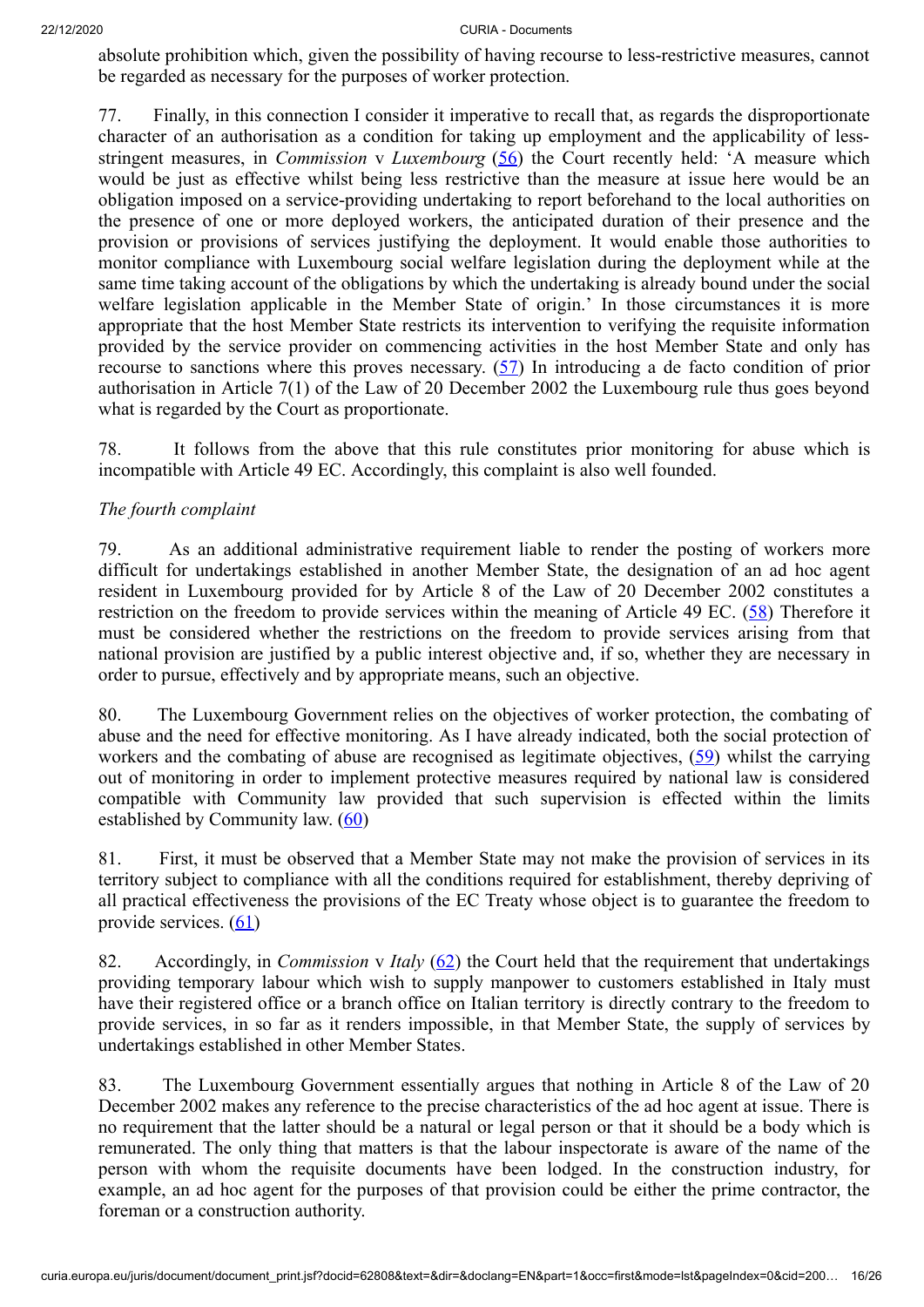84. In response, it must be observed, however, that no support for such interpretation is to be found in Article 8 of the Law of 20 December 2002. That interpretation even contradicts the legislative provisions. Rather, it follows clearly from the provision's wording that the ad hoc agent in question must be 'resident' in Luxembourg, that is to say the 'centre of his activities' or his 'place of normal residence' must be in that State. As the Commission correctly observes, that requirement presupposes 'permanent residence' or at least a stay for a period exceeding that for which services are provided. It follows from that circumstance that the requirements of Article 8 of the Law of 20 December 2002 are not satisfied, for example, if the necessary documents are kept with one of the deployed workers.

<span id="page-16-0"></span>85. In my view, that result is incompatible with the Court's case-law. In *Arblade and Others* [\(63](#page-25-7)) the Court held that an obligation to keep available and retain certain documents at the address of a natural person residing in the host Member State, who was to keep them as the agent or servant of the employer by whom he had been designated, even after the employer had ceased to employ workers in that State could only be regarded as lawful if the authorities in that State could not carry out their supervisory task effectively in the absence of such an obligation.

86. On the one hand, I agree with the Luxembourg Government that it is essential to carry out onsite monitoring in order to ensure compliance with national protective legislation. However, one may legitimately criticise its failure to adduce sufficient evidence or prove that the Luxembourg authorities could not perform their monitoring tasks without the involvement of an ad hoc agent resident in Luxembourg. For the purposes of justifying such an invasive restriction of the freedom to provide services as in the present case, it is insufficient to express unsubstantiated criticism or mere doubts concerning the efficiency of the organised system for cooperation and exchange of information between the Member States established by Article 4 of Directive 96/71. [\(64](#page-25-8)) The Grand Duchy of Luxembourg, like all other Member States, is required to participate in the said system for administrative assistance in order to monitor compliance with the terms and conditions of employment concerned. To that extent, the Luxembourg Government has failed in procedural terms to discharge its burden of proof.

<span id="page-16-1"></span>87. Notwithstanding that conclusion, monitoring to ensure that the rules connected to the social protection of workers are respected can indeed be achieved with less-restrictive measures. It may be assumed, in principle, that for the purposes of fulfilling that monitoring task it suffices to designate one of the workers deployed, for example a supervisor, who can act as a link between the foreign undertaking and the labour inspectorate and, where necessary, keep the requisite documents available onsite or in an accessible and clearly identified place in the territory of the host Member State. ([65\)](#page-25-9) As a measure aimed at ensuring the social protection of workers that is less restrictive of the freedom to provide services, that would be compatible with the principle of proportionality.

<span id="page-16-2"></span>88. I have reached the conclusion, therefore, that the requirements of Article 8 of the Law of 20 December 2002 are disproportionate and infringe Article 49 EC. Accordingly, the fourth complaint is also well founded.

# **VII – Costs**

89. Under Article 69(2) of the Rules of Procedure, the unsuccessful party is to be ordered to pay the costs. Since the Grand Duchy of Luxembourg has been essentially unsuccessful, it should be ordered to pay the costs.

# **VIII – Conclusion**

- 90. In view of all the foregoing considerations, I propose that the Court should:
- hold that:
	- (1) by declaring points (1), (8) and (11) of Article 1(1) of the Law of 20 December 2002 to be mandatory provisions falling under national public policy;
	- (2) by failing fully to transpose Article  $3(1)(a)$  of Directive 96/71 in point (3) of Article 1(1) of that Law;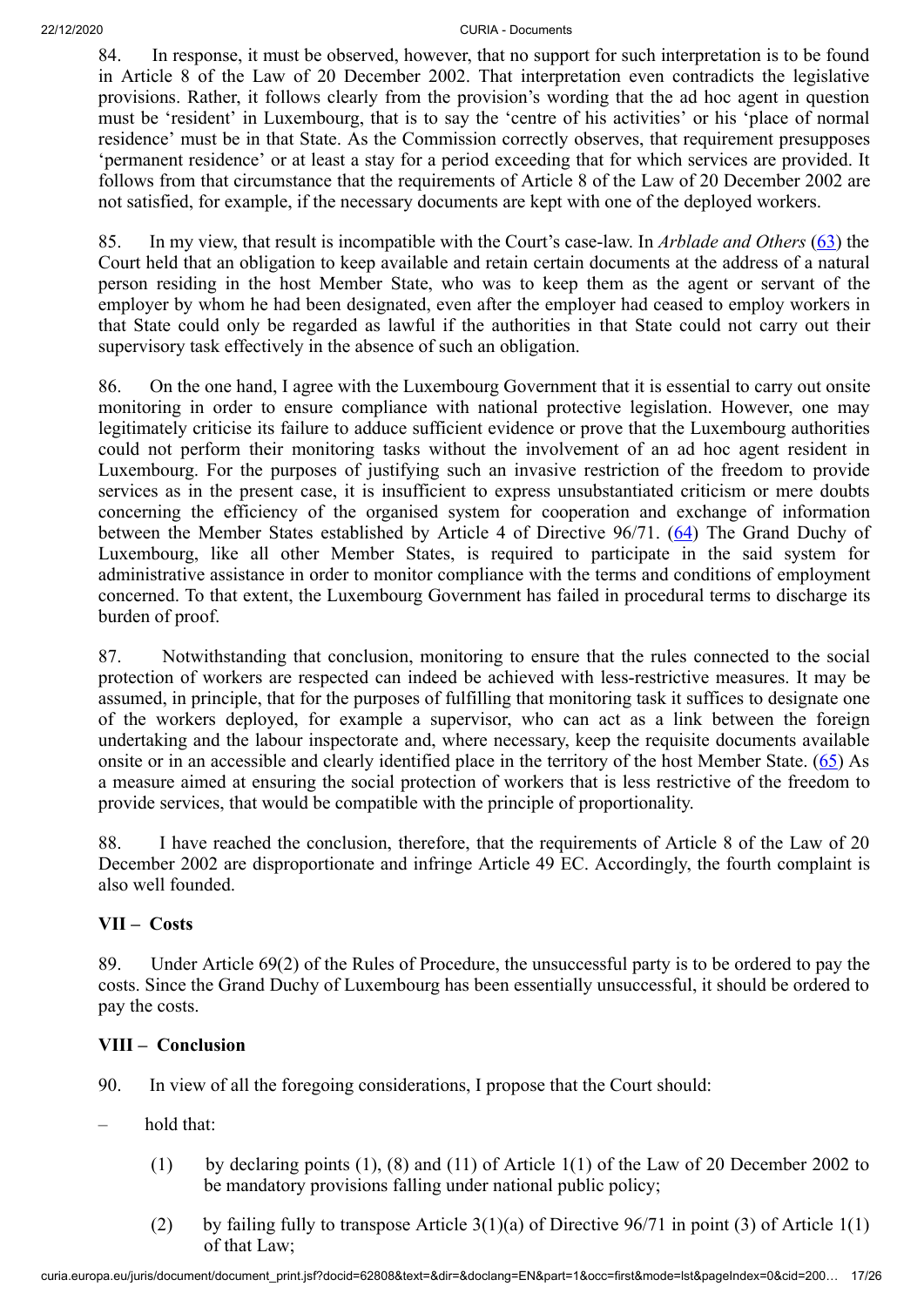- (3) by setting out, in Article 7(1) of that Law, conditions which are not sufficiently clear to ensure legal certainty;
- (4) by requiring, in Article 8 of that Law, that documents necessary for monitoring purposes be kept in Luxembourg by an ad hoc agent resident there,

the Grand Duchy of Luxembourg has failed to fulfil its obligations under Article 3(1) and (10) of Directive 96/71, and Articles 49 EC and 50 EC;

- dismiss the remainder of the action as unfounded;
- order the Grand Duchy of Luxembourg to pay the costs.

<span id="page-17-0"></span> $1$  – Original language: German.

<span id="page-17-1"></span> $2 - OJ$  $2 - OJ$  1997 L 18, p. 1.

<span id="page-17-2"></span>[3](#page-2-0) – Declaration No 10 was not published in the *Official Journal of the European Communities*. However, its content is reproduced in the **communication from the Commission to the Council, the European Parliament, the Economic and Social Committee and the Committee of the Regions of 25 July 2003 (COM(2003)** 458 final, p. 13).

<span id="page-17-3"></span>[4](#page-2-1) – *Mémorial* A – No 154 of 31 December 2002, p. 3722.

<span id="page-17-4"></span>[5](#page-7-0) – Amended proposal for a directive of the European Parliament and of the Council on services in the internal market of 4 April 2006 (COM(2006) 160 final).

<span id="page-17-5"></span> $6 6 -$  See recital 5.

<span id="page-17-6"></span>[7](#page-8-1) – See recital 6.

<span id="page-17-7"></span>[8](#page-8-2) – In recitals 7 to 11 in the preamble to Directive 96/71 reference is made to the relationship with the Rome Convention which, in Article 6, makes provision for individual employment contracts. According to that provision – whether as the applicable law of the contract or in constituting a restriction on the choice of law  $\cdot$ ... the law of the country in which the employee habitually carries out his work in performance of the contract, even if he is temporarily employed in another country' (Article 6(2)(a) of the Rome Convention) is considered decisive. That provision is modified by Directive 96/71 to the extent that as regards the terms and conditions of employment listed in the Directive the law of the place of work is considered decisive unless the law of the employment contract determined in accordance with Article 6 of the Rome Convention provides for more favourable conditions. According to Jayme, E. and Kohler, C., 'Europäisches Kollisionsrecht 1997 – Vergemeinschaftung durch "Säulenwechsel"', *Praxis des internationalen Privat- und Verfahrensrechts*, Volume 17, No 6, 1997, p. 400, in the light of the express reference made in recital 10 thereto, the Posted Workers Directive may be treated as constituting specific expression of 'mandatory rules' within the meaning of Article 7 of the Rome Convention.

<span id="page-17-8"></span>[9](#page-8-3) – See on this point the Opinion of Advocate General Léger in Case C‑168/04 *Commission* v *Austria* [2006] ECR I-9041, point 28. The area of the posting of workers has not yet been subjected to harmonisation. According to recital 86 in the preamble to Directive 2006/123/EC of the European Parliament and of the Council of 12 December 2006 on services in the internal market (OJ 2006 L 376, p. 36), the area is expressly excluded from that directive's scope. At the behest of the European Parliament and the Council, the Commission deleted its earlier draft proposal regarding the removal of administrative obstacles and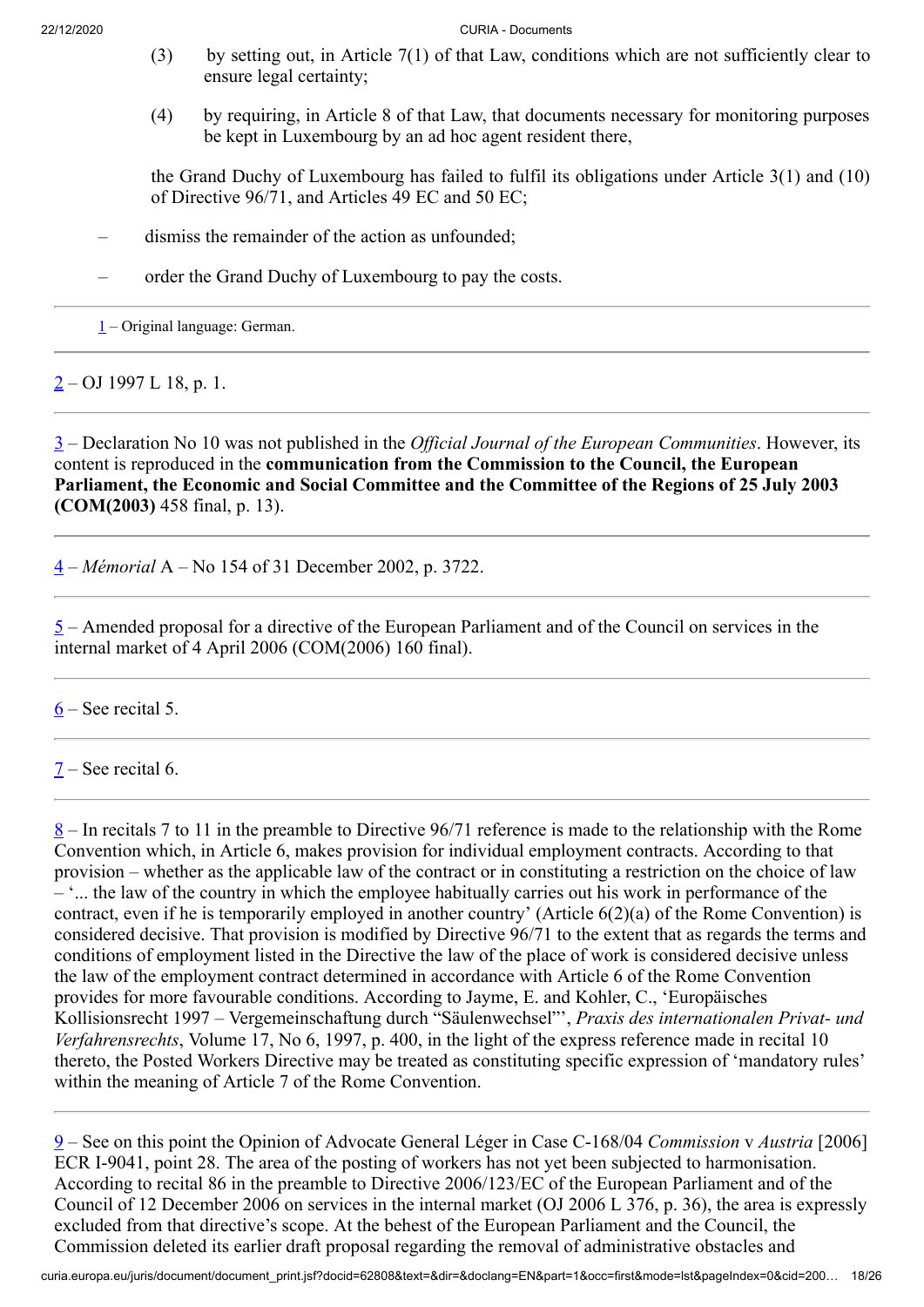regarding obligations of Member States to cooperate regarding the posting of workers and the posting of third-country nationals. On that point see the amended proposal for a directive of the European Parliament and of the Council of 4 April 2006 (COM(2006) 160 final, p. 13).

<span id="page-18-0"></span>[10](#page-8-4) – Schmidt, M., *Das Arbeitsrecht der Europäischen Gemeinschaft*, Baden-Baden, 2001, pp. 254 and 259, takes the view that the Posted Workers Directive does not harmonise conditions of employment but simply limits freedom of choice as regards conflict-of-laws rules. Däubler, W., 'Die Entsende-Richtlinie und ihre Umsetzung in das deutsche Recht', *Europäische Zeitschrift für Wirtschaftsrecht*, 1997, p. 614, draws attention to the fact that Directive 96/71 is based primarily on Article 57(2) of the EC Treaty (now, after amendment, Article 47(2) EC) and Article 66 of the EC Treaty (now, after amendment, Article 55 EC). He notes that Article 66 of the EC Treaty makes reference to the possibilities for legislative development and restriction in the area of the freedom of establishment and provides for their application in the area of the freedom to provide services. According to Article 57(2) of the EC Treaty, the Council may issue directives for the coordination of the provisions laid down by law, regulation or administrative action in Member States in order to make it easier to exercise a fundamental freedom (establishment or the provision of services). He argues, having regard to those objectives, that such a development has occurred. The Directive coordinates the employment law requirements which a provider of services must respect. Forgó, K., 'Aktuelles zur Entsenderichtlinie', *ecolex*, 1996, p. 818, argues that Directive 96/71 removes differences arising by reason of different conflict-of-laws rules. However, differences arising as a result of differing national employment law regimes are retained even after the entry into force of Directive 96/71 since the latter does not provide for harmonisation as to content. Borgmann, B., 'Kollisionsrechtliche Aspekte des Arbeitnehmer-Entsendegesetzes', *Praxis des internationalen Privat- und Verfahrensrechts*, 1996, p. 319, considers Directive 96/71 to be a measure coordinating the international mandatory rules in the area of employment law. In point 58 of his Opinion in Case C-341/05 *Laval un Partneri* [2007] ECR I-11767, Advocate General Mengozzi indicates that the purpose of Directive 96/71 is to coordinate the conflict-of-laws rules of the Member States in order to determine which national law should apply to the provision of cross-border services where workers are posted temporarily abroad within the Community, without harmonising either the substantive rules of the Member States as regards employment law and the terms and conditions of employment relating, in particular, to rates of pay, or the right to resort to collective action.

<span id="page-18-1"></span>[11](#page-8-5) – See the Opinion of Advocate General Geelhoed in Case C-244/04 *Commission* v *Germany* [2006] ECR I-885, point 6.

<span id="page-18-2"></span>[12](#page-8-6) – See, in the same vein, point 28 of the Opinion of Advocate General Ruiz-Jarabo Colomer in Case C-490/04 *Commission* v *Germany* [2007] ECR I-6095 and points 144 to 163 of the Opinion in *Laval un Partneri*, cited in footnote 10.

<span id="page-18-3"></span>[13](#page-8-7) – Case C-287/03 *Commission* v *Belgium* [2005] ECR I-3761, paragraph 27; Case C‑341/02 *Commission* v *Germany* [2005] ECR I-2733, paragraph 35; Case C‑263/99 *Commission* v *Italy* [2001] ECR I-4195, paragraph 27; Case C-68/99 *Commission* v *Germany* [2001] ECR I-1865, paragraph 38; Case C-159/94 *Commission* v *France* [1997] ECR I-5815, paragraph 102; and Case 96/81 *Commission* v *Netherlands* [1982] ECR 1791, paragraph 6.

<span id="page-18-4"></span>[14](#page-9-0) – Case 272/86 *Commission* v *Greece* [1988] ECR 4875, paragraph 21.

<span id="page-18-5"></span>[15](#page-9-1) – During the negotiations in the Council, the United Kingdom, Ireland and Portugal, in particular, expressed their opposition to an open list, arguing that such a list contradicted the Directive's objective of providing for clarity and increasing legal certainty (Agence Europe, Volume 43, No 6449 of 27/28 March 1995)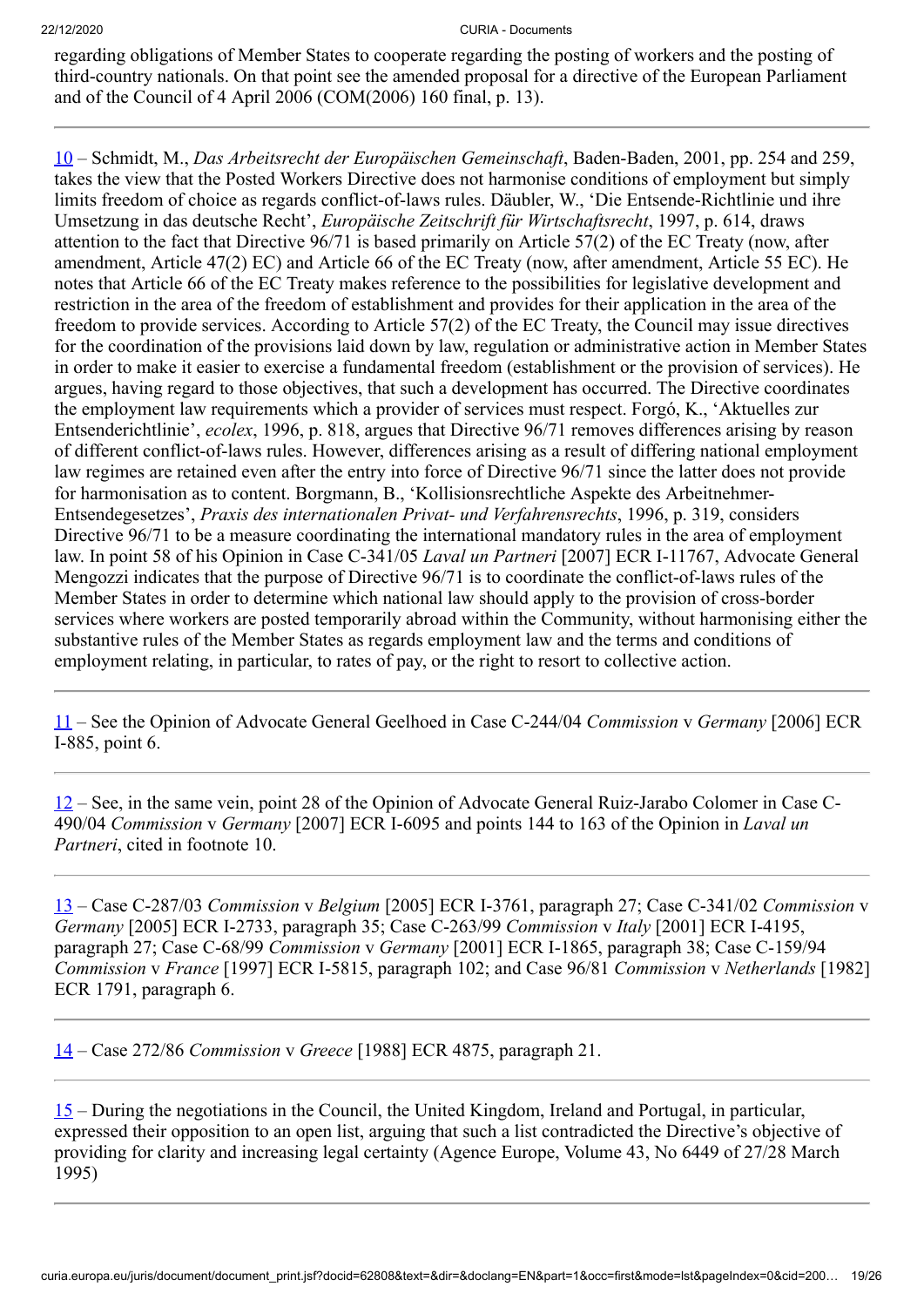<span id="page-19-0"></span>[16](#page-9-2) – The same view is taken by Fuchs, M. and Marhold, F., *Europäisches Arbeitsrecht*, 2nd edition, Vienna, 2006, p. 322. Borgmann, B., 'Kollisionsrechtliche Aspekte des Arbeitnehmer‑Entsendegesetzes', cited in footnote 10, p. 316, takes the view that whilst Member States in 'strengthening' their international mandatory requirements can weaken the impact of unpopular competition from undertakings in States with low wage costs, the requirements of Community law must, however, be observed. Görres, S., *Grenzüberschreitende Arbeitnehmerentsendung in der EU*, Vienna and Graz, 2003, p. 122, takes the view that recourse to Article 3(10) of Directive 96/71 is premised on the condition that the Member States' terms and conditions of employment in question constitute public policy provisions not infringing the rules of the EC Treaty. Thus, the authors acknowledge that when recourse is had to Article 3(10) of Directive 96/71 certain conditions must be respected, necessarily including both the furtherment of freedom to provide services and the specific objectives pursued by the European legislature in adopting the Directive. According to Advocate General Mengozzi, in point 212 of his Opinion in *Laval un Partneri*, cited in footnote 10, the fact that domestic rules belong to the category of public policy provisions or mandatory rules does not – as is apparent from Article 3(10) of Directive 96/71 and the case-law on Article 49 EC – make them exempt from compliance with the provisions of the Treaty.

<span id="page-19-1"></span>[17](#page-9-3) – In connection with restrictions on the freedom to provide services and of establishment see point 143 of the Opinion of Advocate General Ruiz-Jarabo Colomer in Joined Cases C‑338/04, C‑359/04 and C‑360/04 *Placanica and Others* [2007] ECR I-1891. Georgiadis, N., *Derogation clauses: the protection of national interests in EC law*, Brussels, 2006, p. 72, indicates that all derogation clauses, in particular the public policy derogation, are subject to a narrow construction. According to Wichmann, J., *Dienstleistungsfreiheit und grenzüberschreitende Entsendung von Arbeitnehmern*, Frankfurt am Main, 1998, pp. 104 and 105, schematic considerations point against a broad interpretation. She argues that simply by virtue of their status as Treaty derogations the requirement follows that public policy exceptions must be interpreted narrowly. Reliance on public policy arguments accordingly presupposes that essential sovereign interests of the Member State are affected.

<span id="page-19-2"></span>[18](#page-9-4) – In that regard the Court has always emphasised that the public policy exception constitutes a derogation from the fundamental principle of freedom of movement, which, as is the case with all exceptions from fundamental Treaty principles, must be interpreted strictly and the scope of which cannot be determined unilaterally by the Member States. See Case 67/74 *Bonsignore* [1975] ECR 297, paragraph 6; Case 36/75 *Rutili* [1975] ECR 1219, paragraph 27; Case 30/77 *Bouchereau* [1977] ECR 1999, paragraph 33; Case C-348/96 *Calfa* [1999] ECR I‑11, paragraph 23; Joined Cases C-482/01 and C‑493/01 *Orfanopoulos and Oliveri* [2004] ECR I‑5257, paragraphs 64 and 65; Case C-503/03 *Commission* v *Spain* [2006] ECR I‑1097, paragraph 45; Case C-441/02 *Commission* v *Germany* [2006] ECR I-3449, paragraph 34; and Case C-50/06 *Commission* v *Netherlands* [2007] ECR I-4383, paragraph 42.

<span id="page-19-3"></span>[19](#page-9-5) – Case C-296/95 *EMU Tabac* [1998] ECR I-1605, paragraph 30, and Case 53/81 *Levin* [1982] ECR 1035, paragraphs 10 to 12.

<span id="page-19-4"></span> $20 20 -$  According to settled case-law, reliance by a national authority on the concept of public policy presupposes, in any event, the existence, in addition to the perturbation of the social order which any infringement of the law involves, of a genuine and sufficiently serious threat to one of the fundamental interests of society (see *Rutili*, cited in footnote 18, paragraph 28; *Bouchereau*, cited in footnote 18, paragraph 35; *Orfanopoulos and Oliveri*, cited in footnote 18, paragraph 66; *Commission* v *Spain*, cited in footnote 18, paragraph 46; *Commission* v *Germany*, cited in footnote 18, paragraph 35; and *Commission* v *Netherlands*, cited in footnote 18, paragraph 43).

<span id="page-19-5"></span>[21](#page-9-7) – See Case 41/74 *Van Duyn* [1974] ECR 1337, paragraphs 18 and 19.

<span id="page-19-6"></span>[22](#page-9-8) – It can be found in numerous Community law provisions, of which at the level of primary law, in particular, Articles 30 EC, 39(3) EC, 46 EC, 55 EC and 58(1)(b) EC have acquired significance as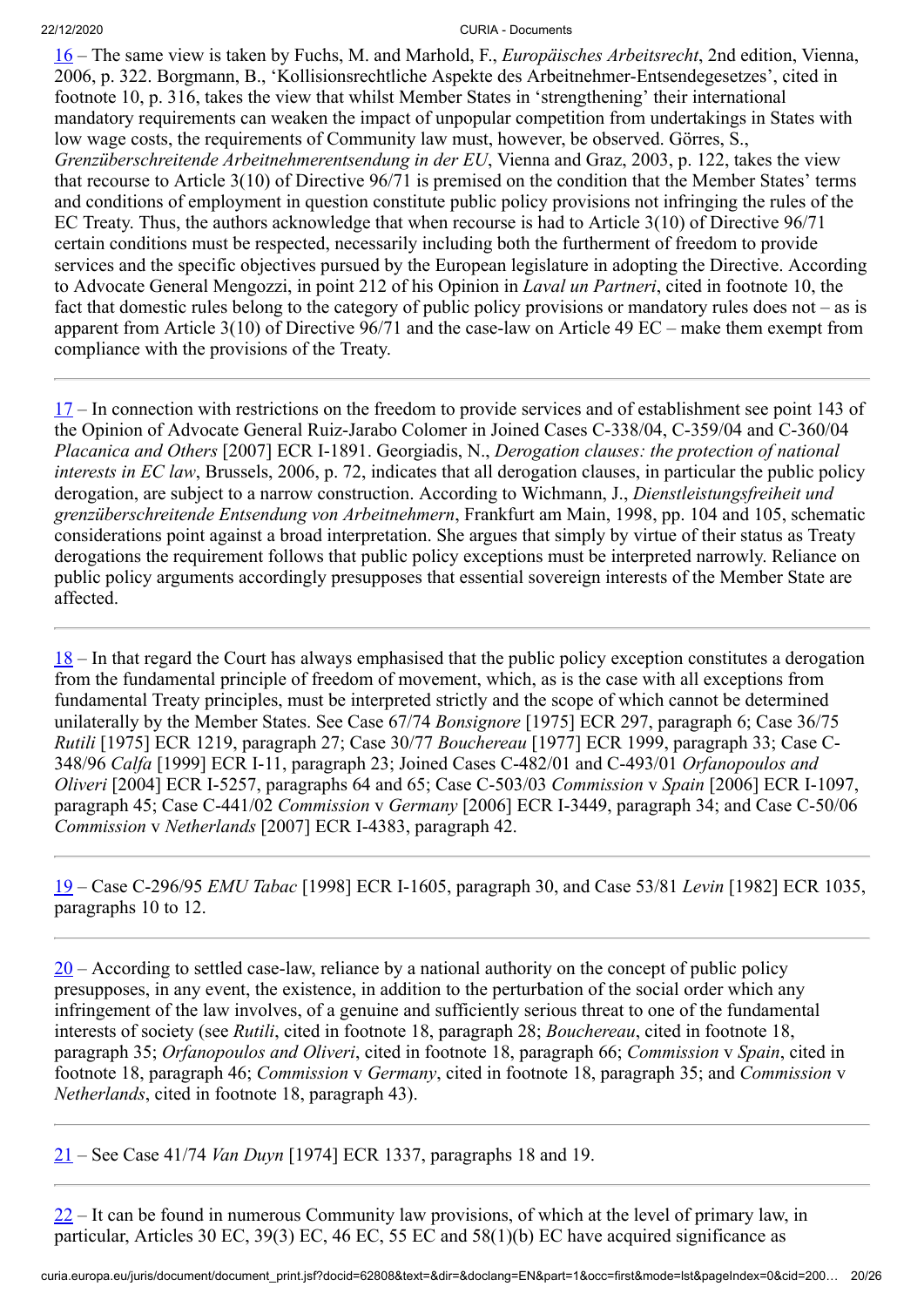'limitations on the fundamental freedoms' which under certain conditions permit restrictions on the free movement of goods, persons, services and capital guaranteed under primary law. In addition, the concept of public policy has effect in secondary law either as a derogation or as an interpretative and clarifying secondary law application (see on that point Schneider, H., *Die öffentliche Ordnung als Schranke der Grundfreiheiten im EG-Vertrag*, Baden‑Baden, 1998, p. 53).

<span id="page-20-0"></span>[23](#page-9-9) – Case 429/85 *Commission* v *Italy* [1988] ECR 843, paragraph 9; Case C-292/89 *Antonissen* [1991] ECR I-745, paragraph 18; Case C-329/95 *VAG Sverige* [1997] ECR I-2675, paragraph 23; and Case C-368/96 *Generics (UK) and Others* [1998] ECR I-7967, paragraphs 25 to 28.

<span id="page-20-1"></span>[24](#page-10-0) – A refusal to accept the statement contained in Declaration No 10, emanating as it does from the Council in its institutional capacity and thus additionally from the Luxembourg Government, would be contrary to the legal principle 'venire contra factum proprium nemini licet', according to which a person is estopped from arguing contrary to his own conduct.

<span id="page-20-2"></span>[25](#page-10-1) – See, in particular, Case C-164/99 *Portugaia Construções* [2002] ECR I-787, paragraph 17, and Case C-165/98 *Mazzoleni and ISA* [2001] ECR I-2189, paragraph 23, in which the Court held that in particular a Member State may not make the provision of services in its territory subject to compliance with all the conditions required for establishment, thereby depriving of all practical effectiveness the provisions of the Treaty whose object is to guarantee the freedom to provide services.

<span id="page-20-3"></span>[26](#page-10-2) – Wolfsgruber, C., *Die grenzüberschreitende Entsendung von Arbeitnehmern*, Vienna, 2001, p. 42, does not mention Declaration No 10. None the less, the author takes the view that the concept of public policy in Article 3(10) of Directive 96/71 must be narrowly construed on the basis of the Court's case-law on Article 46(1) EC. Accordingly, the terms and conditions of employment of the host State may be extended only on condition that 'a real and sufficiently serious risk to fundamental social interests exists'. Däubler, W., 'Die Entsende-Richtlinie und ihre Umsetzung in das deutsche Recht', cited in footnote 10, p. 615, points out that by no means does every term of a collective agreement applicable to domestic undertakings extend to service providers from other Member States. Rather, in his view, the Directive is concerned with minimum wages and minimum holiday entitlements, such that, for example, the higher rates of pay for skilled workers, customary wage supplements, occupational pensions, etc. are irrelevant. From those observations it may be concluded that although Directive 96/71 establishes a core set of provisions concerning minimum standards of protection, at the same time, however, it seeks as far as possible to avoid public policy restrictions on the freedom to provide services.

<span id="page-20-4"></span>[27](#page-10-3) – Directive 91/533 aims also to implement point 9 of the Community Charter of Fundamental Social Rights for Workers, according to which the conditions of employment of every worker of the European Community must be stipulated in laws, a collective agreement or a contract of employment, according to arrangements applying in each country.

<span id="page-20-5"></span>[28](#page-10-4) – Under Article 2(1) and Article 3(1) of Directive 91/533, an employer is obliged to inform an employee in writing of the essential aspects of the contract or employment relationship not later than two months after the commencement of employment. Article 2(2) sets out the minimum requirements concerning the information to be supplied. In addition, under Article 4(1) of Directive 91/533, in the case of employees who are required to work in a country or countries other than the Member State whose law and/or practice governs the contract or employment relationship, the written proof must include information on (i) the duration of the employment abroad, (ii) the currency to be used for the payment of remuneration, (iii) where appropriate, the benefits in cash or in kind attendant on the employment abroad and, where appropriate, the conditions governing the employee's repatriation; in these cases, too, such information on the currency to be used for the payment of remuneration and the benefits attendant on the employment abroad may be given in the form of a reference to the laws, regulations and administrative or statutory provisions or collective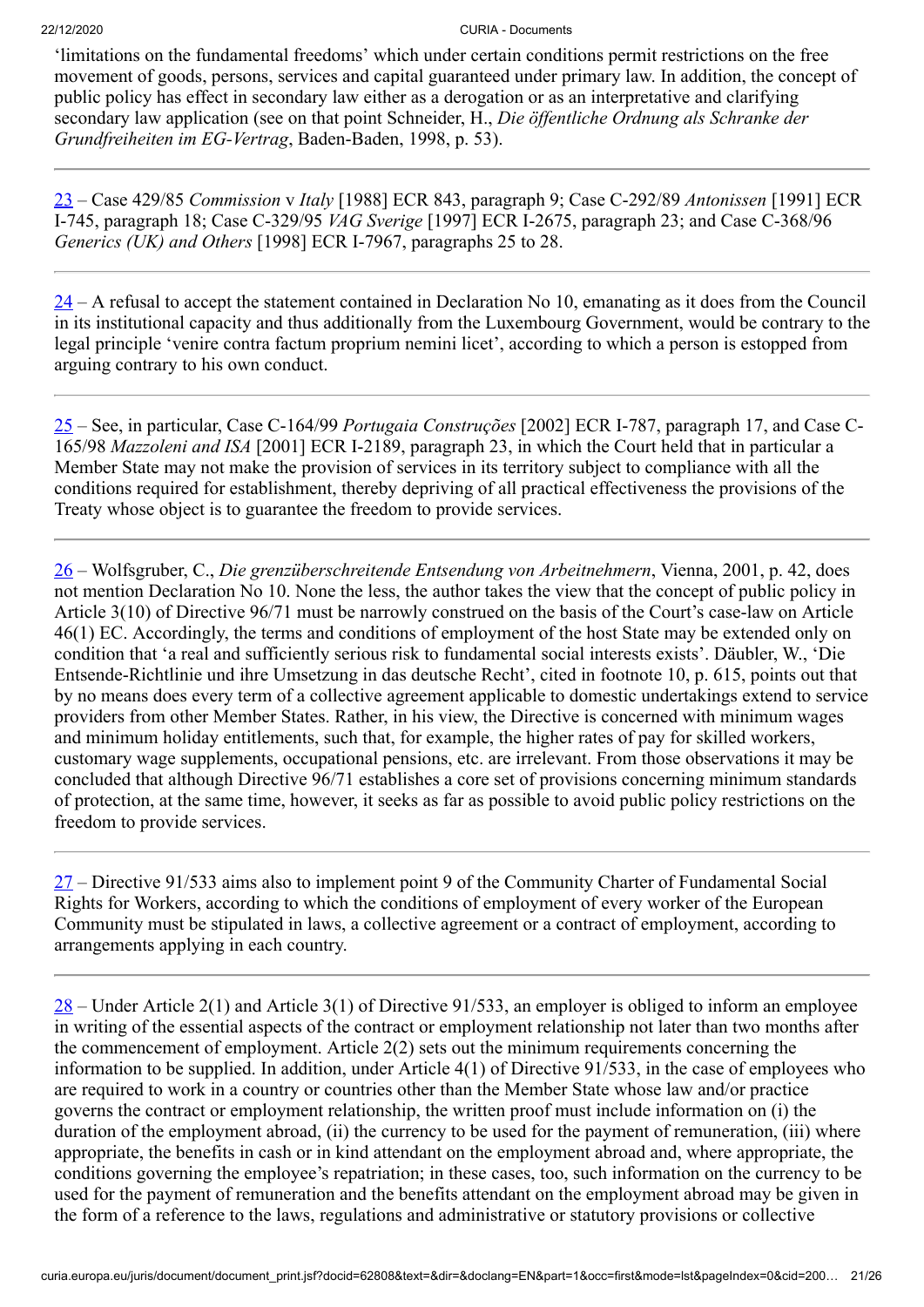agreements. Those documents must reach the employee's possession before his departure. On this issue, see Fuchs, M. and Marhold, F., *Europäisches Arbeitsrecht*, cited in footnote 16, p. 79 et seq.

<span id="page-21-0"></span>[29](#page-10-5) – On the legal relationship between Directive 96/71 and Directive 2006/123, see my observations in footnote 9.

<span id="page-21-1"></span>[30](#page-11-0) – Lenaerts, K., Arts, D. and Maselis, I., *Procedural Law of the European Union*, 2nd edition, London, 2006, point 5-056, p. 162, indicate that the scope of national laws, regulations or administrative provisions must be assessed in the light of the interpretation placed on them by national courts. If a national provision is capable of different interpretations – one consistent with Community law and another not – it is incumbent on the Commission to prove that the national courts do not interpret the provision at issue in accordance with Community law. However, in the present case the wording of point (2) of Article 1(1) of the Law of 20 December 2002 is unambiguous and does not allow for other interpretations pointing to an infringement of Article 3(1)(c) of Directive 91/533.

<span id="page-21-2"></span> $31$  – See point 45.

<span id="page-21-3"></span>[32](#page-11-2) – Case C-76/90 *Säger* [1991] ECR I-4221, paragraph 12; Case C-43/93 *Vander Elst* [1994] ECR I-3803, paragraph 14; Case C-272/94 *Guiot* [1996] ECR I-1905, paragraph 10; Case C-3/95 *Reisebüro Broede* [1996] ECR I-6511, paragraph 25; Case C-222/95 *Parodi* [1997] ECR I‑3899, paragraph 18; *Portugaia Construções*, cited in footnote 25, paragraph 16; and Case C‑244/04 *Commission* v *Germany* [2006] ECR I-885, paragraph 30.

<span id="page-21-4"></span>[33](#page-11-3) – Joined Cases C-49/98, C‑50/98, C‑52/98 to C‑54/98 and C‑68/98 to C‑71/98 *Finalarte and Others* [2001] ECR I-7831, paragraph 31, and Joined Cases C-369/96 and C‑376/96 *Arblade and Others* [1999] ECR I‑8453, paragraph 34.

<span id="page-21-5"></span>[34](#page-12-0) – Council Directive 97/81/EC of 15 December 1997 concerning the framework agreement on part-time work concluded by UNICE, CEEP and ETUC (OJ 1998 L 14, p. 9). The directive guarantees to workers affected by new forms of flexible working the same treatment as full-time workers and workers with openended contracts. Access to part-time work should be made easier; recommendations are to be made to employers suggesting how they can take account of workers' wishes as regards the structuring of flexible forms of work.

<span id="page-21-6"></span>[35](#page-12-1) – Council Directive 1999/70/EC of 28 June 1999 concerning the framework agreement on fixed-term work concluded by ETUC, UNICE and CEEP (OJ 1999 L 175, p. 43). The directive contains minimum requirements with regard to fixed-term work in order to ensure the equal treatment of workers and to prevent abuse through the use of successive fixed-term employment contracts or relationships. It calls upon the Member States to provide for sanctions in the event of a failure to comply with the minimum requirements. Further, it provides for derogation clauses in order to limit the administrative burden on small and mediumsized enterprises which might result from the application of those new provisions.

<span id="page-21-7"></span>[36](#page-12-2) – The general cross-industry organisations, namely the Union of Industrial and Employers' Confederations of Europe (UNICE), the European Centre of Enterprises with Public Participation (CEEP) and the European Trade Union Confederation (ETUC) concluded on 6 June 1997 a framework agreement on part-time work and on 18 March 1999 a framework agreement on fixed-term work which were to be implemented by Directives 97/81 and 1999/70 respectively. As follows from recital 14 in the preamble to Directive 97/81 and from recital 15 in the preamble to Directive 1999/70, a directive within the meaning of Article 249 EC was considered to be the proper instrument for implementation since it binds the Member States as to the result to be achieved, whilst leaving them the choice of form and methods.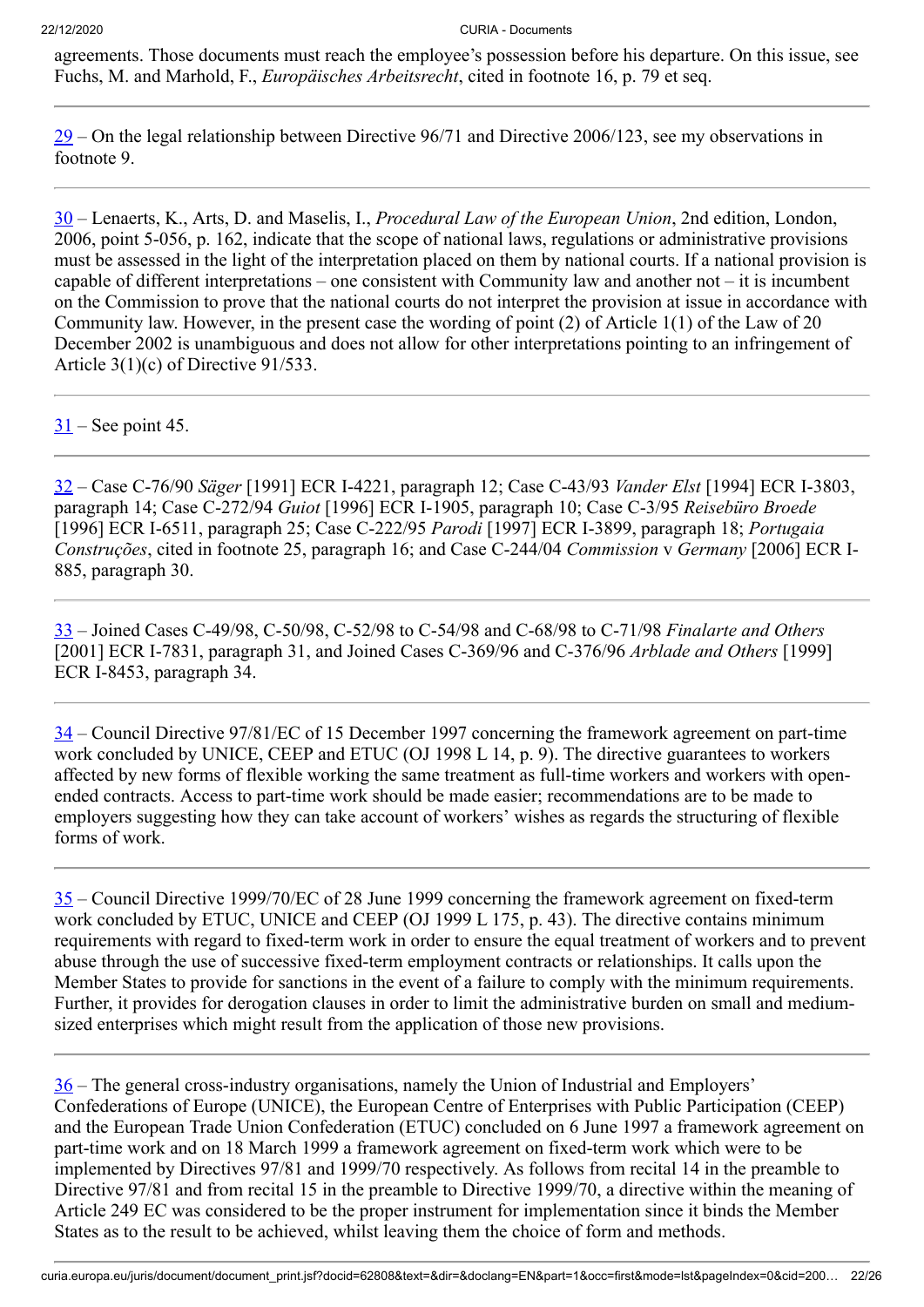<span id="page-22-0"></span>[37](#page-12-3) – Without engaging in a precise legal analysis in the light of Directive 96/71, Däubler, W., 'Die Entsende-Richtlinie und ihre Umsetzung in das deutsche Recht', cited in footnote 10, p. 615, and Borgmann, B., 'Entsendung drittstaatsangehöriger Arbeitnehmer durch EU-Unternehmen nach Deutschland', *Zeitschrift für Ausländerrecht und Ausländerpolitik*, 1993, p. 122, take the view that not every term of a collective labour agreement applicable to domestic undertakings can be extended to service providers from other Member States. The latter author considers that the mandatory extension to foreign contracts of employment of the terms of collective labour agreements which as a matter of domestic law have not been declared universally applicable even constitutes an act of overt discrimination against foreign undertakings.

<span id="page-22-1"></span> $38$  – That conclusion follows, moreover, from the general obligation on Member States to implement a directive's provisions in a manner fully satisfying the requirements of clarity and certainty in the legal situations targeted by the directive (see Case 300/81 *Commission* v *Italy* [1983] ECR 449, paragraph 10, and Case 239/85 *Commission* v *Belgium* [1986] ECR 3645, paragraph 7).

<span id="page-22-2"></span>[39](#page-12-5) – That was the conclusion reached by the Court in *Portugaia Construções*, cited in footnote 25, paragraphs 28 and 29, regarding the application of national minimum wage provisions to service providers. Accordingly, it held that it is for the national authorities or courts to determine whether, when viewed objectively, a contested provision promotes the protection of posted workers and whether it confers a genuine benefit on the workers concerned which significantly augments their social protection. Thus the Court made it clear that national provisions governing terms and conditions of employment such as those relating to a minimum wage which are seemingly of a beneficial nature may not always work to the advantage of posted workers. In my view, the same principle must apply with regard to collective agreements. To the same effect see also Advocate General Mengozzi in point 237 of his Opinion in *Laval un Partneri*, cited in footnote 10, who makes reference to *Portugaia Construções*.

<span id="page-22-3"></span> $40$  – The instruments concerned are the 'Convention collective de travail pour le métier de plafonneurfaçadier' (Grand-Ducal Order of 31 January 1996 – *Mémorial* A – No 14), the 'Convention collective de travail pour les métiers d'installateur sanitaire et d'installateur de chauffage et de climatisation' (Grand-Ducal Order of 23 September 1996, *Mémorial* A – No 72) and the 'Contrat collectif pour le bâtiment' (Grand-Ducal Order of 18 February 1997, *Mémorial* A – No 14).

<span id="page-22-4"></span>[41](#page-13-0) – Directive of the European Parliament and of the Council of 4 November 2003 concerning certain aspects of the organisation of working time (OJ 2003 L 299, p. 9).

<span id="page-22-5"></span> $42$  – In that letter it announced the preparation of a draft law by which it was intended to insert in point (3) of Article 1(1) of the Law of 20 December 2002 a reference to the daily rest period and to rest breaks. According to Luxembourg's defence that was effected by Article 4 of the Law of 19 May 2006 on the transposition of Directives 2003/88 and 96/71 (Loi du 19 mai 2006 (1) transposant la directive 2003/88/CE du Parlement européen et du Conseil du 4 novembre 2003 concernant certains aspects de l'aménagement du temps de travail; (2) modifiant la loi modifiée du 7 juin 1937 ayant pour objet la réforme de la loi du 31 octobre 1919 portant règlement légal du louage de services des employés privés; (3) modifiant la loi modifiée du 9 décembre 1970 portant réduction et réglementation de la durée de travail des ouvriers occupés dans les secteurs public et privé de l'économie; (4) modifiant la loi modifiée du 17 juin 1994 concernant les services de santé au travail; (5) modifiant la loi du 20 décembre 2002 portant 1. transposition de la directive 96/71/CE du Parlement européen et du Conseil du 16 décembre 1996 concernant le détachement de travailleurs effectué dans le cadre d'une prestation de service; 2. réglementation du contrôle de l'application du droit du travail (*Mémorial* A – No 97 of 31 May 2006, p. 1806)).

<span id="page-22-6"></span>[43](#page-13-2) – Case C-119/04 *Commission* v *Italy* [2006] ECR I-6885, paragraphs 27 and 28; Case C-29/01 *Commission* v *Spain* [2002] ECR I-2503, paragraph 11; Case C-147/00 *Commission* v *France* [2001] ECR I-2387, paragraph 26; Case C-119/00 *Commission* v *Luxembourg* [2001] ECR I‑4795, paragraph 14; Case C-384/99 *Commission* v *Belgium* [2000] ECR I-10633, paragraph 16; Case C-60/96 *Commission* v *France*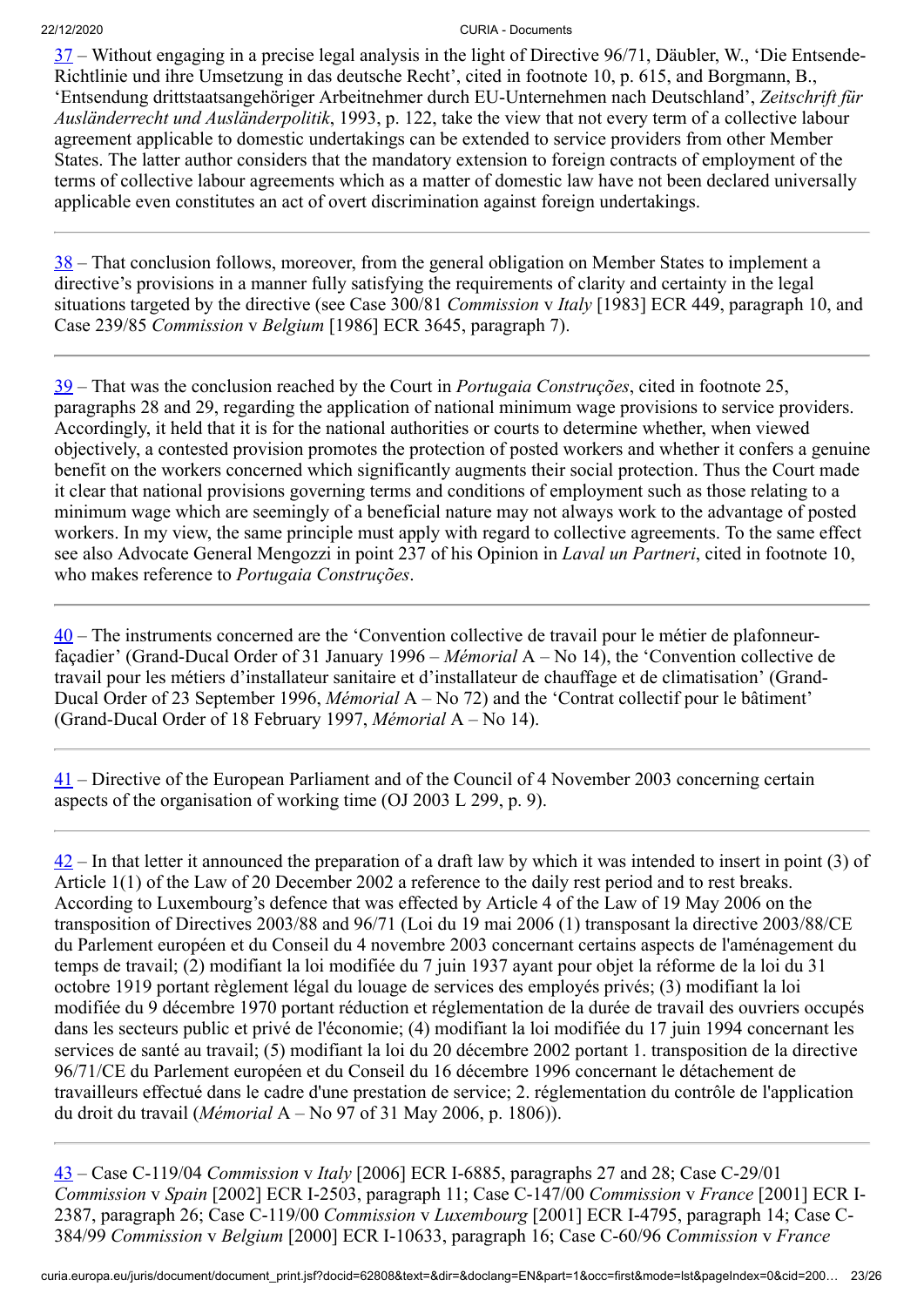[1997] ECR I-3827, paragraph 15; Case C-289/94 *Commission* v *Italy* [1996] ECR I-4405, paragraph 20; and Case C-302/95 *Commission* v *Italy* [1996] ECR I-6765, paragraph 13.

<span id="page-23-0"></span>[44](#page-13-3) – *Säger*, cited in footnote 32, paragraph 12; *Vander Elst*, cited in footnote 32, paragraph 14; *Guiot*, cited in footnote 32, paragraph 10; *Reisebüro Broede*, cited in footnote 32, paragraph 25; *Parodi*, cited in footnote 32, paragraph 18; *Portugaia Construções*, cited in footnote 25, paragraph 16 ; and *Commission* v *Germany*, cited in footnote 32, paragraph 30.

<span id="page-23-1"></span>[45](#page-13-4)– In *Arblade and Others*, cited in footnote 33, paragraph 50, the Court had to examine the compatibility with Community law of national rules which required an employer, as a provider of services within the meaning of the Treaty, to pay employers' contributions to the host Member State's fund, in addition to those which he had already paid to the fund of the Member State in which he was established. The Court held that to constitute a restriction on the freedom to provide services since such an obligation gave rise to additional expenses and administrative and economic burdens for undertakings established in another Member State, with the result that those undertakings were not on an equal footing, from the standpoint of competition, with employers established in the host Member State, and could thus be deterred from providing services in the host Member State. See also *Finalarte and Others*, cited in footnote 33, paragraph 30, which in turn makes reference to *Mazzoleni and ISA*, (cited in footnote 25, paragraph 24. In the latter judgment the Court held that the application of the host Member State's national rules on minimum wages to service providers established in a frontier region of a Member State other than the host Member State may result in an additional, disproportionate administrative burden if the remuneration for employees posted to the host State merely on an hour-by-hour basis has to be the subject of separate calculation.

<span id="page-23-2"></span>[46](#page-13-5) – See *Finalarte and Others*, cited in footnote 33, paragraph 36, and Case C-445/03 *Commission* v *Luxembourg* [2004] ECR I-10191, paragraph 41, in which the Court held that the necessity to comply with administrative formalities was sufficient to raise the presumption of a restriction on the freedom to provide services. In his Opinion in Case C-445/03 *Commission* v *Luxembourg* [2004] ECR I‑10191, point 17, Advocate General Ruiz-Jarabo Colomer points out that suppliers of services who exercise their right to provide services in any of the Member States by posting staff there encounter various difficulties. One relates to the requirement to obtain an authorisation, the granting of which is not only discretionary but problematic, involving bureaucratic procedures which may be lengthy, complex or costly. Another difficulty relates to having to undergo checks over and above (or duplicating) those imposed by the Member State of establishment. These procedures often lead to the supplier withdrawing from supplying the service or having to put up with damaging delays. As regards these facts I consider that the Court should continue to uphold that line of case-law.

<span id="page-23-3"></span>[47](#page-14-0) – Case C-168/04 *Commission* v *Austria* [2006] ECR I-9041, paragraph 43; *Commission* v *Germany*, cited in footnote 32, paragraph 36; and *Arblade and Others*, cited in footnote 33, paragraph 38.

<span id="page-23-4"></span>[48](#page-14-1)– On the Court's case-law on the social protection of workers, see Case 279/80 *Webb* [1981] ECR 3305, paragraph 19; Joined Cases 62/81 and 63/81 *Seco and Desquenne & Giral* [1982] ECR 223, paragraph 10; Case C‑113/89 *Rush Portuguesa* [1990] ECR I-1417, paragraph 18; *Vander Elst*, cited in footnote 32, paragraph 25; *Guiot*, cited in footnote 32, paragraph 16; *Arblade and Others*, cited in footnote 33, paragraph 36; *Finalarte and Others*, cited in footnote 33, paragraphs 40 and 45; Case C‑60/03 *Wolff & Müller* [2004] ECR I‑9553, paragraph 35; *Commission* v *Austria*, cited in footnote 47, paragraph 47; and point 249 of the Opinion of Advocate General Mengozzi in *Laval un Partneri*, cited in footnote 10. On case-law as regards the combat of abuse, see *Commission* v *Austria*, cited in footnote 47, paragraph 56. That Community law will not protect cases of abuse and fraud follows, moreover, from Case C-206/94 *Paletta II* [1996] ECR I-2357, paragraph 28, in which the Court held that as a matter of Community law employers are not barred from adducing evidence to support, where appropriate, a finding by the national court of abuse or fraudulent conduct on the part of the worker concerned, in that, although he may claim to have become incapacitated for work, such incapacity having been certified in accordance with Article 18 of Council Regulation (EEC)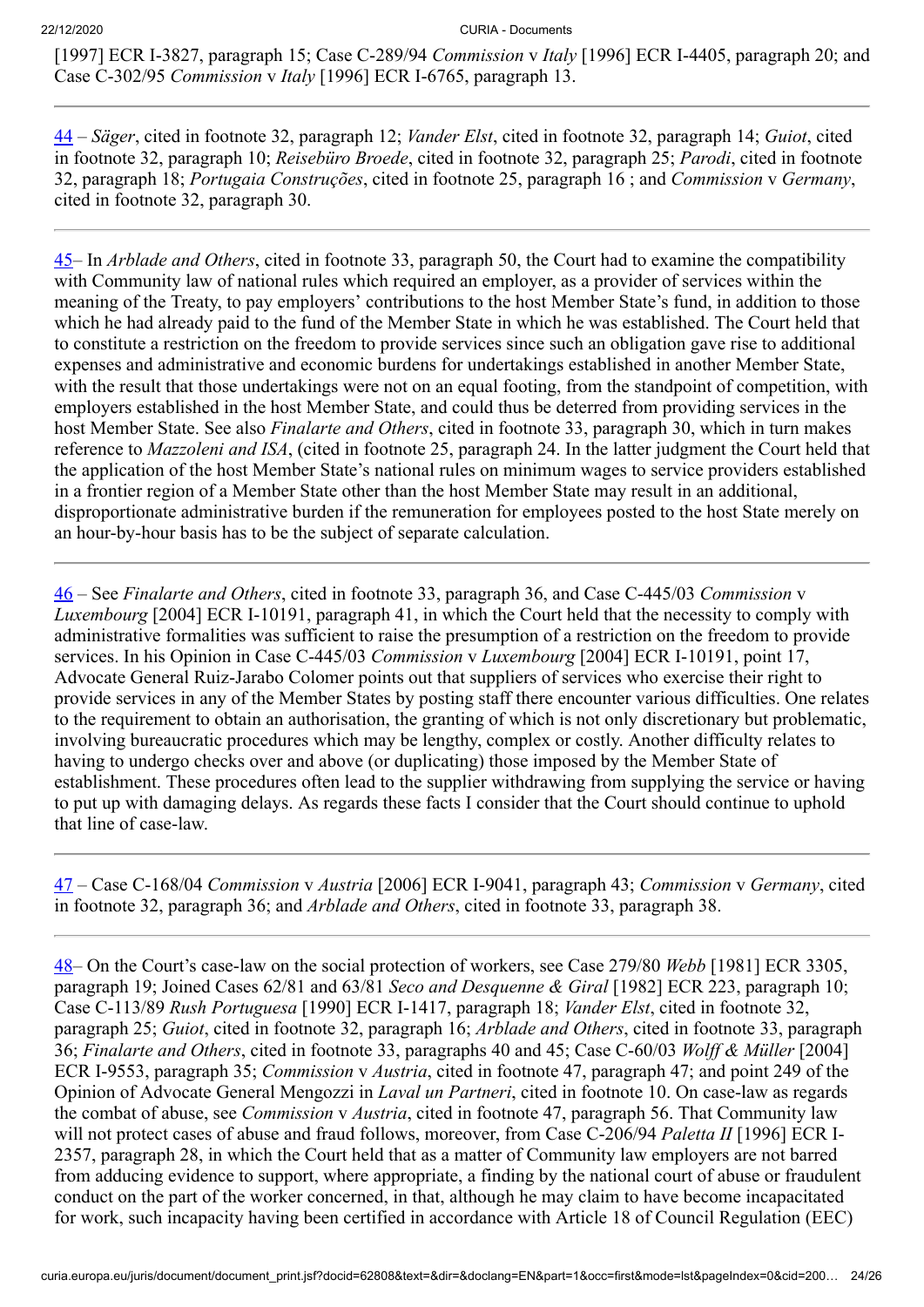No 574/72 of 21 March 1972 fixing the procedure for implementing Regulation (EEC) No 1408/71 (OJ, English Special Edition 1972 (I), p. 159), he was not sick at all.

<span id="page-24-0"></span>[49](#page-14-2) – *Commission* v *Austria*, cited in footnote 47, paragraph 43, and *Rush Portuguesa*, cited in footnote 48, paragraph 17.

<span id="page-24-1"></span>[50](#page-14-3) – *Arblade and Others*, cited in footnote 33, paragraph 35,;*Mazzoleni and ISA*, cited in footnote 25, paragraph 26; and *Wolff & Müller*, cited in footnote 48, paragraph 34. Teyssié, B., *Droit européen du travail*, 2nd edition, Paris, 2003, pp. 158 and 159, takes the view that a requirement to comply with an administrative formality is only justified if it furthers the interests of the workers concerned. He argues that the legitimate justification concerning the social protection of workers may not operate as a pretext to introduce legislation restricting the freedom to provide services.

<span id="page-24-2"></span>[51](#page-14-4) – According to Article 11 of the Law of 20 December 2002, 'the Inspection du travail et des mines [Labour and Mines Inspectorate] and Administration des douanes et accises [Customs and Excise Authorities] shall each be responsible in their respective area for monitoring the application of the provisions of the present law'. The Law of 4 April 1974 on the reorganisation of the Labour and Mines Inspectorate (*Mémorial* A – No 27, p. 485) establishes the area of responsibility of the labour inspectorate.

<span id="page-24-3"></span> $52$  – See the copy of the provisionally enforceable order of the labour inspectorate dated 29 April 2004 served on a particular undertaking by which it prohibits the provision of services by non-registered workers ('ordonnance executoire par provision: cessation de prestations de travail détachées non-déclarées'), included in Annex A-5 to the Commission's application.

<span id="page-24-4"></span>[53](#page-14-6) – However, the legislature prohibits certain activities (or certain projects) not because they must be forbidden in general but because the authorities must examine in advance whether in an individual case they infringe certain substantive legal provisions. If that assessment proves positive and it follows that the conduct is in conformity with substantive law, the authorisation must be granted. From the outset, therefore, the prohibition applies subject to the reservation that permission is to be granted if the authorisation procedure does not reveal any legal grounds for refusal. Thus, in the case of a 'permit' one can equally refer to a 'prohibition qualified by a reservation of authorisation' (see on that point Maurer, H., *Allgemeines Verwaltungsrecht*, 15th edition, Munich, 2004, point 51, p. 218). The existence of such a prohibition unless authorisation is given also clearly confirms the restrictive nature of the Luxembourg rule established by Article 7(1) of the Law of 20 December 2002. As regards the deployment of workers from non-member States by a service provider established in the Community, the Court has already held that national legislation which makes the provision of services within national territory by an undertaking established in another Member State subject to the issue of an administrative visa constitutes a restriction on the freedom to provide services within the meaning of Article 49 EC. See *Commission* v *Austria*, cited in footnote 47, paragraph 40; *Commission* v *Luxembourg*, cited in footnote 46, paragraph 24; and *Vander Elst*, cited in footnote 32, paragraph 15.

<span id="page-24-5"></span>[54](#page-14-7) – In the same vein, with regard to directives, see Case C‑360/87 *Commission* v *Italy* [1991] ECR I‑791, paragraph 12, and Case C‑220/94 *Commission* v *Luxembourg* [1995] ECR I-1589, paragraph 10. In addition, see Case C‑162/99 *Commission* v *Italy* [2001] ECR I-541, paragraphs 22 to 25, and Case C‑478/01 *Commission* v *Luxembourg* [2003] ECR I-2351, paragraph 20.

<span id="page-24-6"></span>[55](#page-14-8) – In the provisionally enforceable order of the labour inspectorate dated 29 April 2004 by which it prohibits the provision of services by non-registered workers ('ordonnance exécutoire par provision: cessation de prestations de travail détachées non-déclarées'), included as a copy in Annex A-5 to the Commission's application, the labour inspectorate draws attention to the fact that the documents relating the social security and employment law status of the posted workers must be submitted prior to the provision of